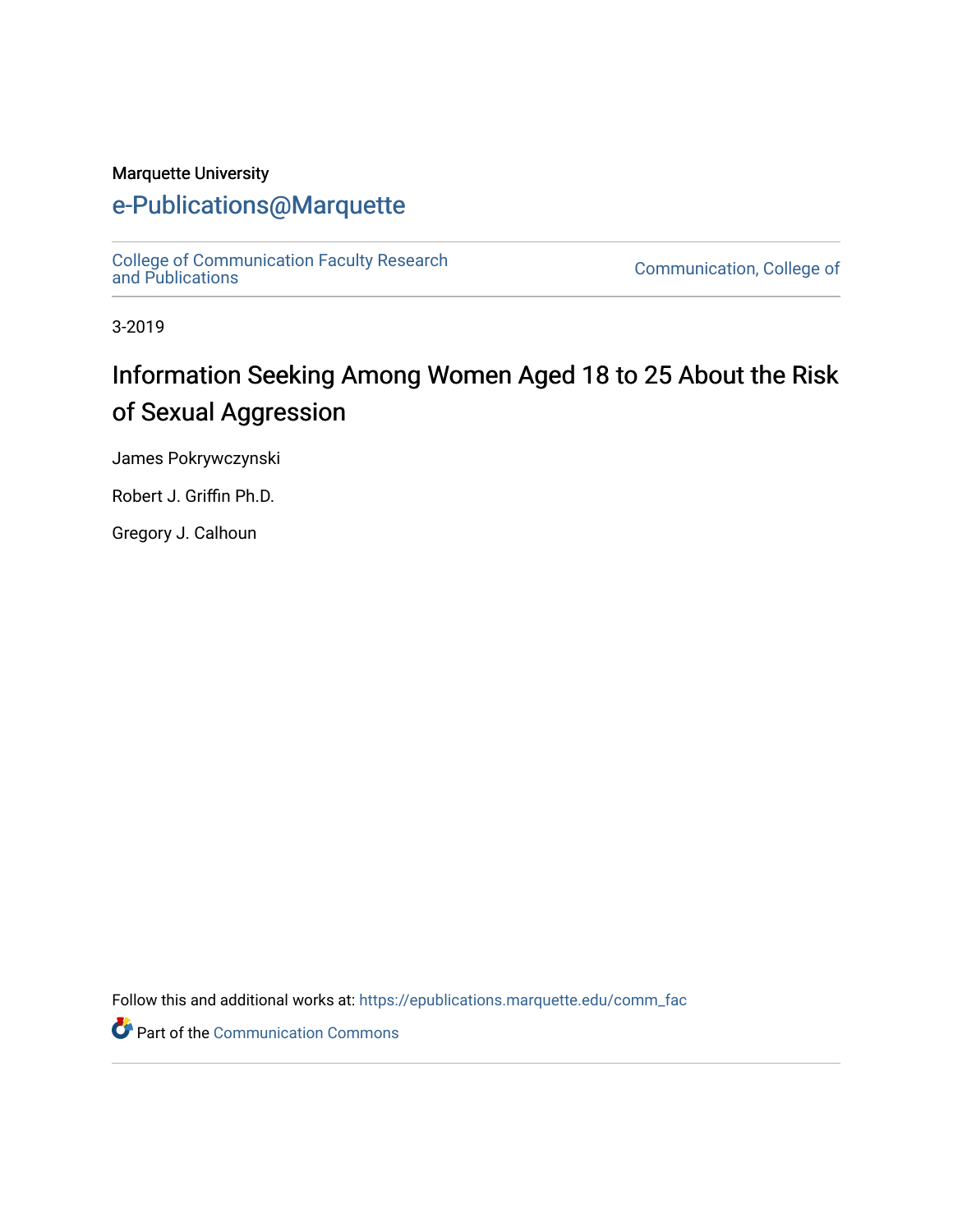### **Marquette University**

# **e-Publications@Marquette**

# *Strategic Communication Faculty Research and Publications/College of Communication*

*This paper is NOT THE PUBLISHED VERSION;* **but the author's final, peer-reviewed manuscript.** The published version may be accessed by following the link in the citation below.

*Journalism & Mass Communication Quarterly*, Vol. 96, No. 1 (March 2019): 239-263. [DOI.](file://vs-fs2/ACAD/LIB/The%20Commons/Projects/IR/IR%20training%20documents/dx.doi.org/10.1016/j.acalib.2009.06.017) This article is © SAGE Publications and permission has been granted for this version to appear in [e-](http://epublications.marquette.edu/)[Publications@Marquette.](http://epublications.marquette.edu/) SAGE Publications does not grant permission for this article to be further copied/distributed or hosted elsewhere without the express permission from SAGE Publications.

# Information Seeking Among Women Aged 18 to 25 About the Risk of Sexual Aggression

James Pokrywczynski Marquette University, Milwaukee, WI Robert J. Griffin Marquette University, Milwaukee, WI Gregory J. Calhoun Medical College of Wisconsin, Milwaukee, WI

# Abstract

Many researchers have studied risk factors related to sexual violence, and few studies have explored what differences account for the various ways women seek information about sexual violence. This study accomplishes this by applying part of the Risk Information Seeking and Processing (RISP) model to sexual aggression among young females (18-25 years). The results from a national survey of females show that negative affect (worry and anger combined) showed a direct positive effect on risk information seeking. Also, binge drinking does not make women feel much more at risk from sexual assault. Some differences exist between women in school and out.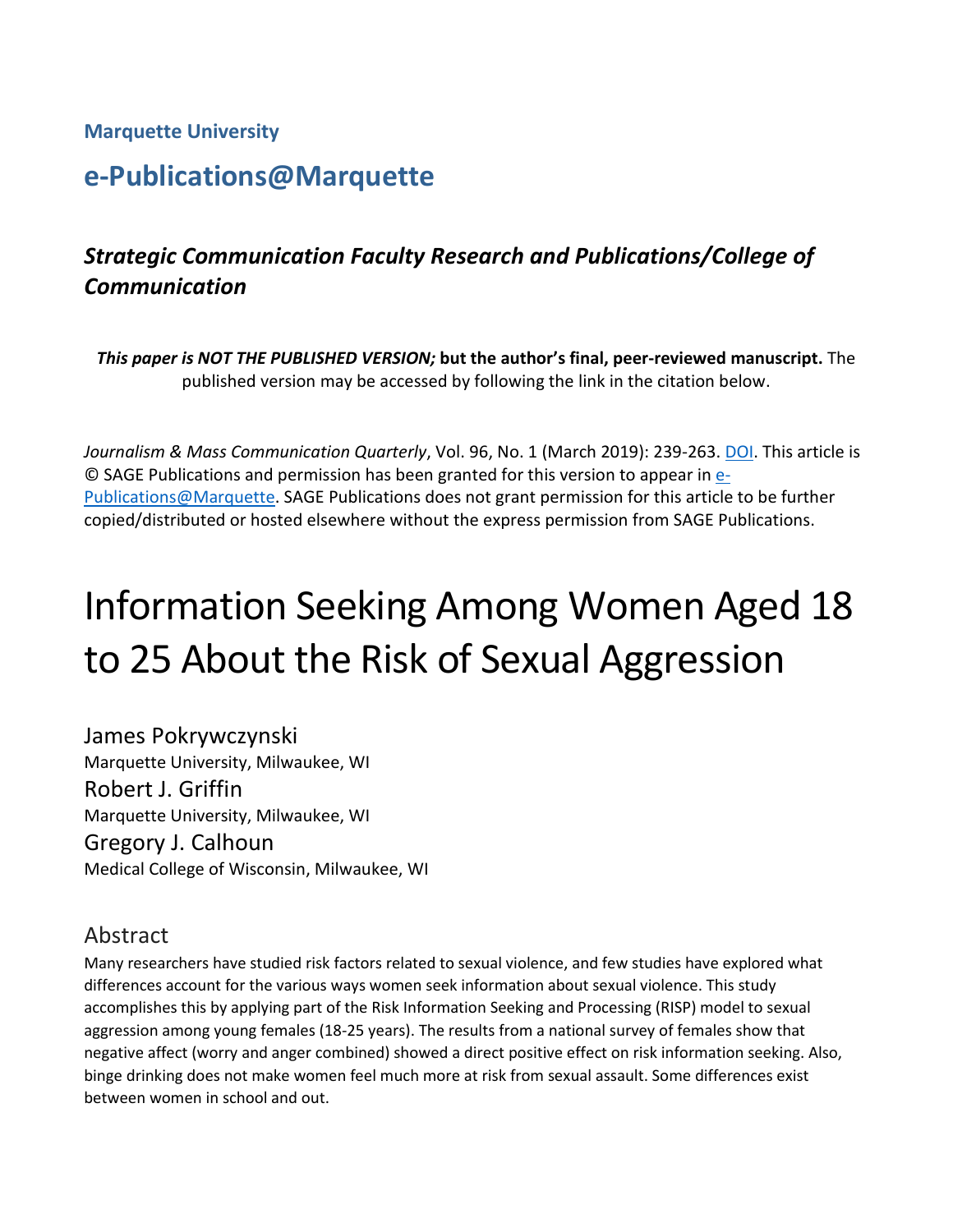# Keywords

#### [Risk communication,](https://journals.sagepub.com/keyword/Risk+Communication) [sexual aggression,](https://journals.sagepub.com/keyword/Sexual+Aggression) [info seeking](https://journals.sagepub.com/keyword/Info+Seeking)

The issue of sexual aggression remains a serious and growing problem in society as many crimes go unreported by victims fearful of losing even more privacy, dignity, and sanity in the medical and legal processes that accompany a report [\(Sinozich & Langton, 2014\)](https://journals.sagepub.com/doi/full/10.1177/1077699018801315). Even when these crimes are reported, actions by officials are sometimes minimal, according to the 2015 documentary, The Hunting Ground [\(Ziering & Dick, 2015\)](https://journals.sagepub.com/doi/full/10.1177/1077699018801315). Although movements to encourage reporting have flourished recently, to the point that *Time*named as 2017 Persons of the Year the people behind the #MeToo and Silence Breakers efforts [\(Bever & Ohlheiser, 2017\)](https://journals.sagepub.com/doi/full/10.1177/1077699018801315), data reveal consistent rates of victimization for American women, both collegiate and those living in the general population [\(Gidycz, McNamara, & Edwards, 2006\)](https://journals.sagepub.com/doi/full/10.1177/1077699018801315). Since the late 1990s, college campuses have taken initiatives to lower the incidence of risky behaviors connected to sexual aggression, like binge drinking, with mixed results [\(Lonsway](https://journals.sagepub.com/doi/full/10.1177/1077699018801315)  [et al., 2009;](https://journals.sagepub.com/doi/full/10.1177/1077699018801315) *The Relationship Between Alcohol and Sexual Assault on the College Campus*, [2013\)](https://journals.sagepub.com/doi/full/10.1177/1077699018801315).

An important question that remains open is the extent to which women seek information about sexual assault risks and self-protection behaviors. This study will examine that process using part of the Risk Information Seeking and Processing (RISP) model developed by [Griffin, Dunwoody, and Neuwirth \(1999\).](https://journals.sagepub.com/doi/full/10.1177/1077699018801315) The model has been used to study differences in people's seeking and processing of information about a variety of health and environmental risks, such as those related to consuming unfamiliar foods [\(Fischer & Frewer, 2009\)](https://journals.sagepub.com/doi/full/10.1177/1077699018801315), polychlorinated biphenyls (PCB)-contaminated fish [\(Fung, Griffin, & Dunwoody, 2018\)](https://journals.sagepub.com/doi/full/10.1177/1077699018801315) and unsafe drinking water [\(Griffin, Neuwirth, Dunwoody, & Giese, 2004\)](https://journals.sagepub.com/doi/full/10.1177/1077699018801315), enrollment in clinical trials [\(Yang et al., 2010\)](https://journals.sagepub.com/doi/full/10.1177/1077699018801315), river flooding [\(Griffin et al., 2008\)](https://journals.sagepub.com/doi/full/10.1177/1077699018801315), radon [\(Hwang & Jeong, 2016\)](https://journals.sagepub.com/doi/full/10.1177/1077699018801315), hazardous chemicals, [\(Ter Huurne, Griffin, & Gutteling,](https://journals.sagepub.com/doi/full/10.1177/1077699018801315)  [2009\)](https://journals.sagepub.com/doi/full/10.1177/1077699018801315), and what [Kahlor, Dunwoody, Griffin, and Neuwirth \(2006\)](https://journals.sagepub.com/doi/full/10.1177/1077699018801315) term "impersonal risks" (p. 163) to distant others or to natural ecosystems, such as the Great Lakes. [Hwang and Jeong \(2016,](https://journals.sagepub.com/doi/full/10.1177/1077699018801315) p. 693) report that there have been more than 100 studies conducted of the RISP model. Various reviews, conceptual definitions, and figures illustrating the full model can be found in [Dunwoody and Griffin \(2015\),](https://journals.sagepub.com/doi/full/10.1177/1077699018801315) [Griffin, Dunwoody, and Yang \(2012\),](https://journals.sagepub.com/doi/full/10.1177/1077699018801315) and [Yang, Aloe, and Feeley \(2014\).](https://journals.sagepub.com/doi/full/10.1177/1077699018801315)

This study tests the model's ability to explain information seeking only, not information avoidance or processing. This study will have theoretical implications by helping to improve the understanding of why some women seek information more than others do about sexual assault to deal with that risk. Practical implications will help those trying to persuade women to become more informed through channels such as public service advertising, news coverage, and social media messaging tactics.

# Present Status of the Problem

[Gidycz et al. \(2006,](https://journals.sagepub.com/doi/full/10.1177/1077699018801315) p. 442) call sexual assault "an endemic problem in our society," with research consistently finding that around 15% to 20% of collegiate women surveyed report being victims of sexual assault (Gray, [2014a\)](https://journals.sagepub.com/doi/full/10.1177/1077699018801315). In studies of the general public, an American woman's lifetime prevalence of sexual assault hovers between 5% and 25%, according to one study [\(Nasta et al., 2005\)](https://journals.sagepub.com/doi/full/10.1177/1077699018801315). These rates actually peak in young women, who face a rate of sexual assault two to three times greater than older women [\(Nasta et al., 2005\)](https://journals.sagepub.com/doi/full/10.1177/1077699018801315).

A report from the U.S. Department of Justice using National Crime Victimization Survey (NCVS) data on rape and sexual assault victimization against females aged 18 to 24 who are enrolled and not enrolled in college revealed some alarming facts [\(Sinozich & Langton, 2014\)](https://journals.sagepub.com/doi/full/10.1177/1077699018801315):

The rate of rape and sexual assault was 1.2 times higher for nonstudents (7.6 per 1,000) than for students (6.1 per 1,000); for both college students and nonstudents, the offender was known to the victim in about 80% of rape and sexual assault victimizations; most (51%) student rape and sexual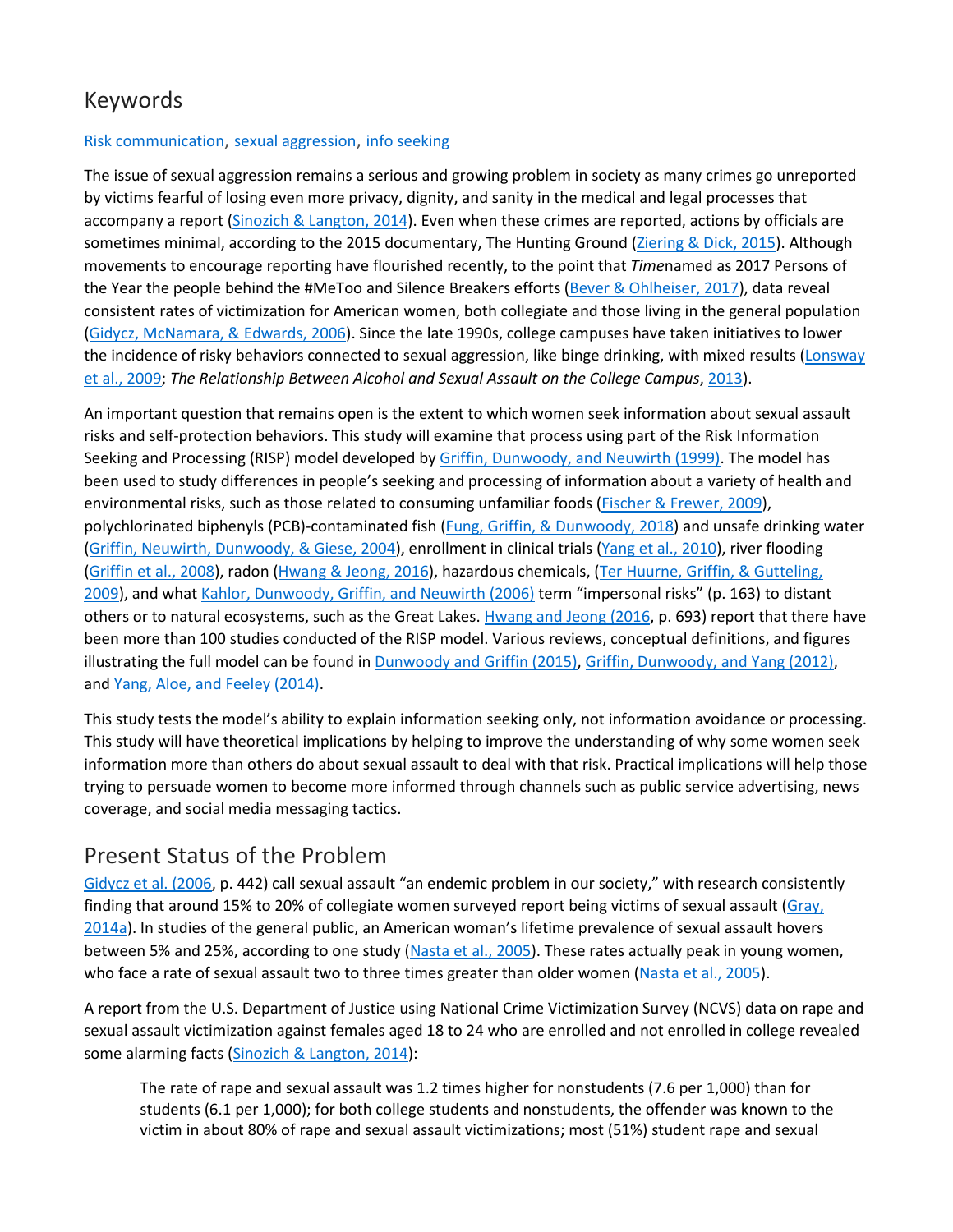assault victimizations occurred while the victim was pursuing leisure activities away from home, compared to nonstudents who were engaged in other activities at home (50%) when the victimization occurred; and rape and sexual assault victimizations of students (80%) were more likely than nonstudent victimizations (67%) to go unreported to police.

While college students are less likely to report assaults, colleges have failed to investigate sexual assault cases properly, according to a national survey of 350 schools [\(Schoof, 2014\)](https://journals.sagepub.com/doi/full/10.1177/1077699018801315). Thirty percent of campus police received no training on how to respond to reports of sexual violence. About 22% of schools allowed athletic departments to oversee cases when student athletes are involved. No consistent policies exist on reporting cases to local law enforcement.

Time magazine [\(Gray, 2014a\)](https://journals.sagepub.com/doi/full/10.1177/1077699018801315) did an extensive expose on campus rape, identifying one school with over 80 reported rapes in a 3-year period, earning the campus nickname "America's Rape Capital." The report identified data showing almost one fifth of U.S. undergraduate women are victims of sexual assault while in college (p. 23). Best practices include training sessions for students, faculty, and staff; harsh adjudication for violators; bystander awareness programs; and annual reports of cases and results. The federal government is getting involved, debating whether or not to require the above best practices across campuses, threatening to withhold federal funds to campuses failing to meet certain standards. However, each new administration has a different agenda, but overall government efforts have transformed the way colleges are handling sexual misconduct.

Noncollege females face higher incidences of sexual aggression, according to the NCVS. However, they are rarely studied and reported on in the scholarly literature. When they are studied, some differences compared with college students emerge. For noncollege females, the typical sexual assault scenario involved a single assailant who was either an acquaintance or a friend and who used both verbal and physical pressure, which the woman tried to resist [\(Sorenson, Stein, Siegel, Golding, & Burnam, 1987\)](https://journals.sagepub.com/doi/full/10.1177/1077699018801315). For college students, a typical sexual assault occurs on a date, usually at one's home, and is preceded by consensual kissing. In addition, the assault involves a single assailant who uses no weapon but may use physical force [\(Koss, 1988\)](https://journals.sagepub.com/doi/full/10.1177/1077699018801315).

Noncollege females face risks at their job, in their social lives at clubs, restaurants, at the gym or park. They may have access to more sexual aggression prevention resources because of income, but those resources may not be convenient compared with college campuses with health and counseling services as well as public safety efforts on campus. The study reported here is an all-inclusive sample to provide insights on both groups to reveal whether approaches to risk information are shared or distinct.

What has been studied among noncollege females are other risks related to health, specifically skin and ovarian cancer [\(Jessop, Simmonds, & Sparks, 2009;](https://journals.sagepub.com/doi/full/10.1177/1077699018801315) [Peipins et al., 2015;](https://journals.sagepub.com/doi/full/10.1177/1077699018801315) [L. Walsh, Stock, Peterson, & Gerrard, 2013\)](https://journals.sagepub.com/doi/full/10.1177/1077699018801315). Overall, these studies identified that cognitions (factual knowledge) had stronger influences on perceived risk than affective or emotionally based information. When emotional appeals had some impact on information seeking, the messages focused on self-affirmation or were framed negatively, such as inducing worry. How selfaffirmation and negative affects trigger active seeking of risk information is the step forward for the current study.

This study borrows from the literature on risk communication and information seeking to spotlight some key factors that affect how women seek information related to the risk of sexual aggression. Other research on the subject of sexual violence has focused on different aspects of the problem. Investigators have looked into the impact of the perceptions people have about the probability and severity of the risk of sexual aggression. One major finding in this area is that many women carry an optimistic bias in which they perceive the risk of sexual aggression to be higher for their peers than it is for themselves [\(Nurius, 2000\)](https://journals.sagepub.com/doi/full/10.1177/1077699018801315). In two studies looking at college campus drinking rituals [\(Wolburg, 2001,](https://journals.sagepub.com/doi/full/10.1177/1077699018801315) [2016\)](https://journals.sagepub.com/doi/full/10.1177/1077699018801315), researchers found perceived vulnerability to the risks of sexual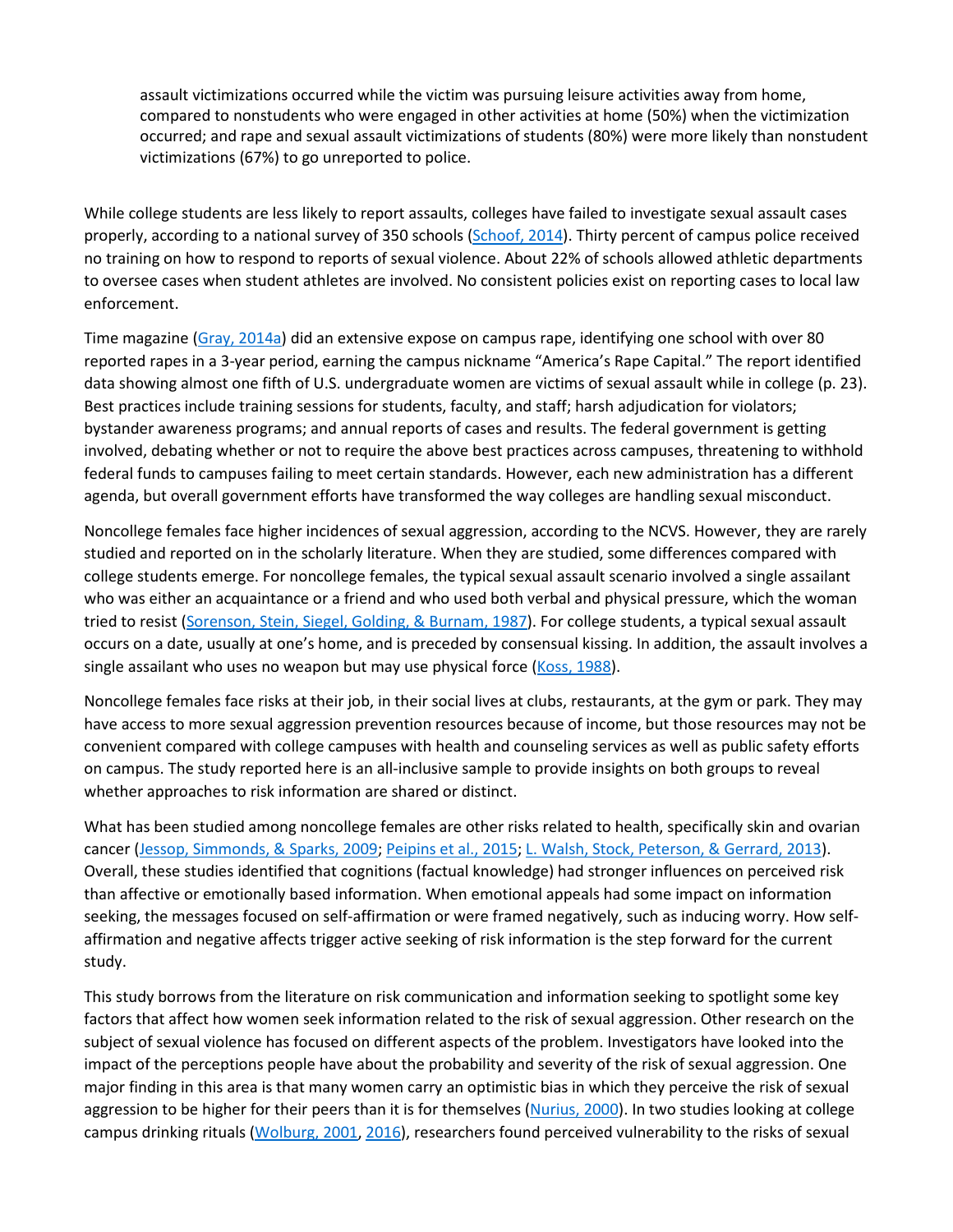assault associated with drinking was low, with many young adults feeling that bad things happen to other people, not themselves. With estimates of 25,000 alcohol-related sexual assaults annually on college campuses [\(National Institute on Alcohol Abuse and Alcoholism, 2016\)](https://journals.sagepub.com/doi/full/10.1177/1077699018801315), this is a serious problem warranting investigation.

Alcohol consumption is part of almost 50% of sexual assaults, according to most data (see [Gilligan, Kaysen,](https://journals.sagepub.com/doi/full/10.1177/1077699018801315)  [Desai, & Lee, 2011\)](https://journals.sagepub.com/doi/full/10.1177/1077699018801315). Sexual assaults involving alcohol are more likely to occur between people who are strangers or have just met. Alcohol-involved sexual assaults are more likely to occur at parties or bars, rather than in someone's home, with both people drinking [\(Abbey, Zawacki, Buck, Clinton, & McAuslan, 2003\)](https://journals.sagepub.com/doi/full/10.1177/1077699018801315).

A person who is drinking alcohol experiences several types of cognitive deficits affecting abstraction, conceptualization, planning, and problem solving, making it difficult to evaluate complex stimuli [\(Hindmarch,](https://journals.sagepub.com/doi/full/10.1177/1077699018801315)  [Kerr, & Sherwood, 1991\)](https://journals.sagepub.com/doi/full/10.1177/1077699018801315). Alcohol has been found to make people less likely to process potentially contradictory cues and realize that a partner is misperceiving the other [\(Abbey, 2002\)](https://journals.sagepub.com/doi/full/10.1177/1077699018801315). Cognitive deficit theories [\(Steele &](https://journals.sagepub.com/doi/full/10.1177/1077699018801315)  [Josephs, 1990;](https://journals.sagepub.com/doi/full/10.1177/1077699018801315) [Taylor & Chermack, 1993\)](https://journals.sagepub.com/doi/full/10.1177/1077699018801315) suggest that when drinking, it is very easy to focus only on the part of the message that one wants to hear. Alcohol consumption must be considered as a factor in any approaches to risk.

Advocacy for Safe Behaviors—Drugs, Driving Drunk, Safe Sex, Ultraviolet Ray Exposure Advocacy promoting the avoidance of risky behaviors comes in a variety of forms, including information sessions, brochures, advertising, videos, and social media sites. For example, advertising campaigns have tried to get people to stop smoking [\(Fox, Krugman, Fletcher, & Fischer, 1998\)](https://journals.sagepub.com/doi/full/10.1177/1077699018801315), drink alcohol responsibly [\(Wolburg, 2001\)](https://journals.sagepub.com/doi/full/10.1177/1077699018801315), stop using drugs [\(Fishbein, Hall-Jamieson, Zimmer, vonHaeften, & Nabi, 2002\)](https://journals.sagepub.com/doi/full/10.1177/1077699018801315), and stop illegal piracy of music and video [\(Sheehan, Tsao, & Pokrywczynski, 2012\)](https://journals.sagepub.com/doi/full/10.1177/1077699018801315). The majority of these campaigns have been directed at adolescents and young adults with the hope that there is still time to change risky behaviors. Most of these campaigns have met with limited success, despite the expenses of creating and placing professionally produced messages for television, radio, billboard, print, and other media. Each of these risky behavior campaigns has been studied without finding the formula for successful persuasion.

Consistent across these studies of risk among young people are findings that perceived vulnerability to the risks is low, with many young adults feeling invincible. Bad things happen to other people, not themselves. This age group seems to feel they are invulnerable to risks and sees no need to heed warnings. When they do heed warnings, it is because they perceive risk as relevant to them, there are perceived costs (e.g., health risk, arrest, job loss, computer damage), and the suggested solution is doable [\(Cho & Boster, 2007;](https://journals.sagepub.com/doi/full/10.1177/1077699018801315) Manyiwa & Brennan, [2012;](https://journals.sagepub.com/doi/full/10.1177/1077699018801315) [Sheehan et al., 2012\)](https://journals.sagepub.com/doi/full/10.1177/1077699018801315).

There are numerous ways that people face risk in their daily lives, and that list seems to grow daily with threats from terrorism, economic calamity, and new, resistant virus strains like Zika. How information is attended to regarding each of these risks may be slightly different. How information is sought about an established hazard like sexual assault is important to understand to reverse this growing risk.

# Applying the RISP Model

The theoretical approach in this study uses part of the RISP model, developed to understand how people seek, avoid, process, and respond behaviorally to messages about risks to their health and well-being or to the natural environment [\(Griffin et al., 1999\)](https://journals.sagepub.com/doi/full/10.1177/1077699018801315). RISP takes a bottom-up approach by studying how and why individuals seek, interpret, and apply information about risks in their lives. It is an integration of concepts from several areas of the literature regarding risk perception, information seeking and processing, and planned behavior.<sup>1</sup>

The RISP model proposes that information seeking and processing are affected by a combination of one's motivations to do so (information insufficiency, informational subjective norms, and indirectly by affective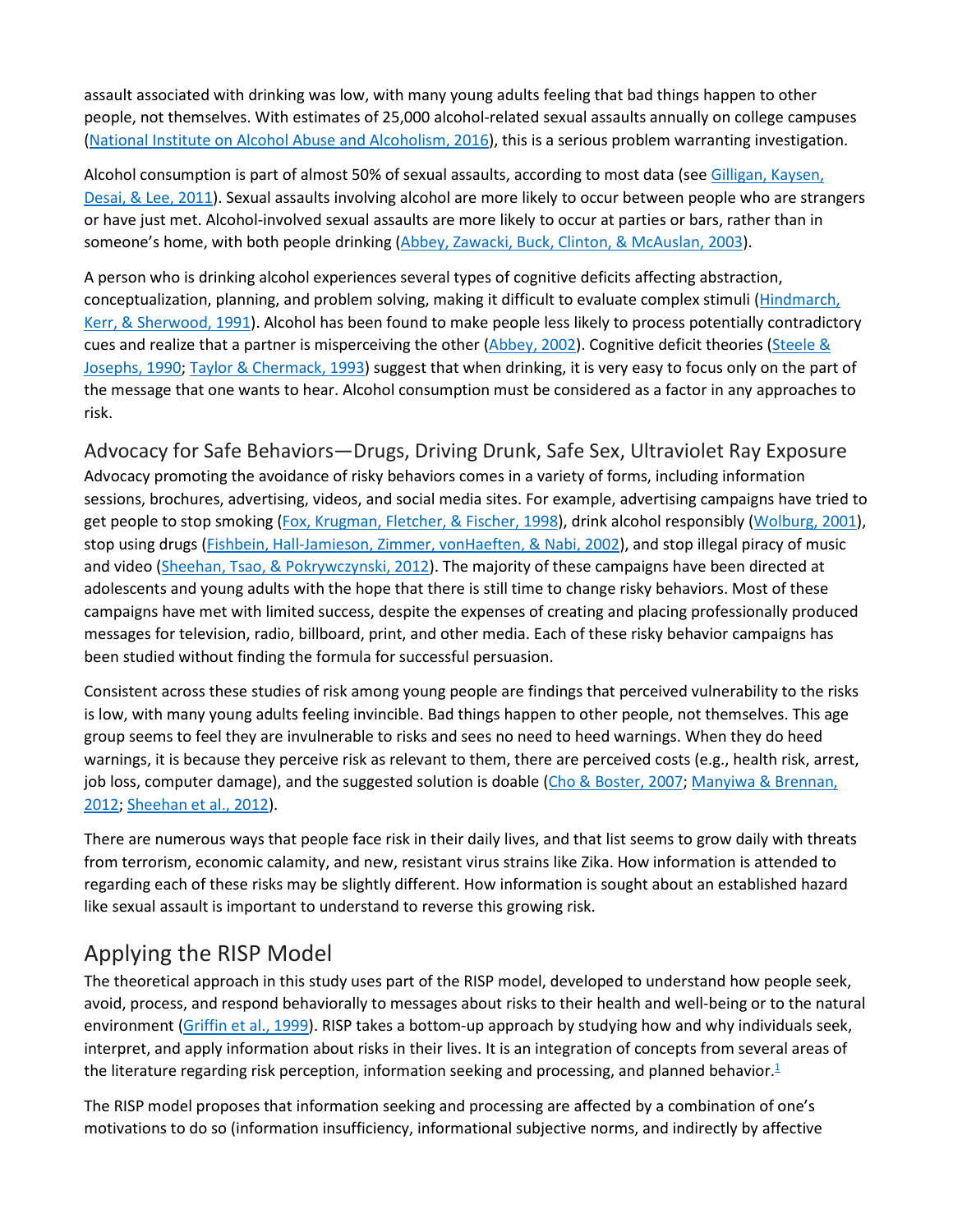responses to the risk); one's ability to seek and process the information (perceived information gathering capacity); and one's beliefs about the channels of information that one might use for the information (relevant channel beliefs). Each of these factors may have relatively stronger or weaker effects on seeking and processing depending on the specific application of the RISP model (see, for example, [Kahlor et al., 2006\)](https://journals.sagepub.com/doi/full/10.1177/1077699018801315). In addition to these proximate predictors, the RISP model employs various distal predictors (e.g., relevant hazard experience, perceived hazard characteristics [PHC]) adapted primarily from risk perception research (see [Griffin et al., 1999\)](https://journals.sagepub.com/doi/full/10.1177/1077699018801315).

The study reported herein concentrates only on the experiential–cognitive–affective paths of relationships within the RISP model (relevant hazard experience, PHC, affective response, and information insufficiency), and their relationships with information seeking about the risks of sexual assault, based on a sample of young adult women in the United States (see [Figure 1\)](https://journals.sagepub.com/doi/full/10.1177/1077699018801315). This chain of variable relationships represents the single most elaborate series of components in the RISP model, with origins reaching back into the risk perception and affective literature. Not all of the RISP model's variables from this chain are employed here, but the order of variables in [Figure 1](https://journals.sagepub.com/doi/full/10.1177/1077699018801315) was determined based on the RISP model. Even though it is not a standard part of RISP, we will pay special attention to young women's binge drinking of alcohol and their awareness of increased risk of thus becoming a victim of sexual assault.



**Figure 1.** Tested components of risk information seeking and processing model.

We will not be including information processing in this analysis, nor other predictors of risk information seeking and processing from the RISP model: informational subjective norms, perceived information gathering capacity, relevant channel beliefs, and their interactions. Nor will we be examining changes in, or maintenance of, riskreduction behaviors that might be subsequent to risk information seeking and processing (see [Griffin et al.,](https://journals.sagepub.com/doi/full/10.1177/1077699018801315)  [1999\)](https://journals.sagepub.com/doi/full/10.1177/1077699018801315). We recommend that future research examine these factors as related to sexual assault.

### Information Seeking

[Griffin et al. \(2012\)](https://journals.sagepub.com/doi/full/10.1177/1077699018801315) define information seeking as "more or less effortful attempts to gather information through a variety of mediated and interpersonal channels to achieve personal goals, including those representing various cognitive and affective motivations" (p. 335). Seeking as a concept falls on a continuum from routine, defined as "fairly passive exposure to risk-related information based on media use habits," to nonroutine, considered as "more active efforts to gather risk-related information that go beyond habitual sources" (p. 335).

### Proximate Predictors

As noted above, this analysis will employ only a limited set of predictors. As [Figure 1](https://journals.sagepub.com/doi/full/10.1177/1077699018801315) illustrates, information seeking would be affected directly by a cognitive motivation, information insufficiency, and directly or indirectly by affective responses to the risk.

# Information insufficiency

Because nonroutine information seeking requires a larger investment of time and energy, people must be motivated to make that extra effort and be able to do so [\(Griffin et al., 2012\)](https://journals.sagepub.com/doi/full/10.1177/1077699018801315). Expanding on Eagly and Chaiken's [\(1993\)](https://journals.sagepub.com/doi/full/10.1177/1077699018801315) Heuristic-Systematic Model (HSM), RISP focuses on "information insufficiency" or the "gap" between what people believe they know (current knowledge) and how much they believe they need to know to feel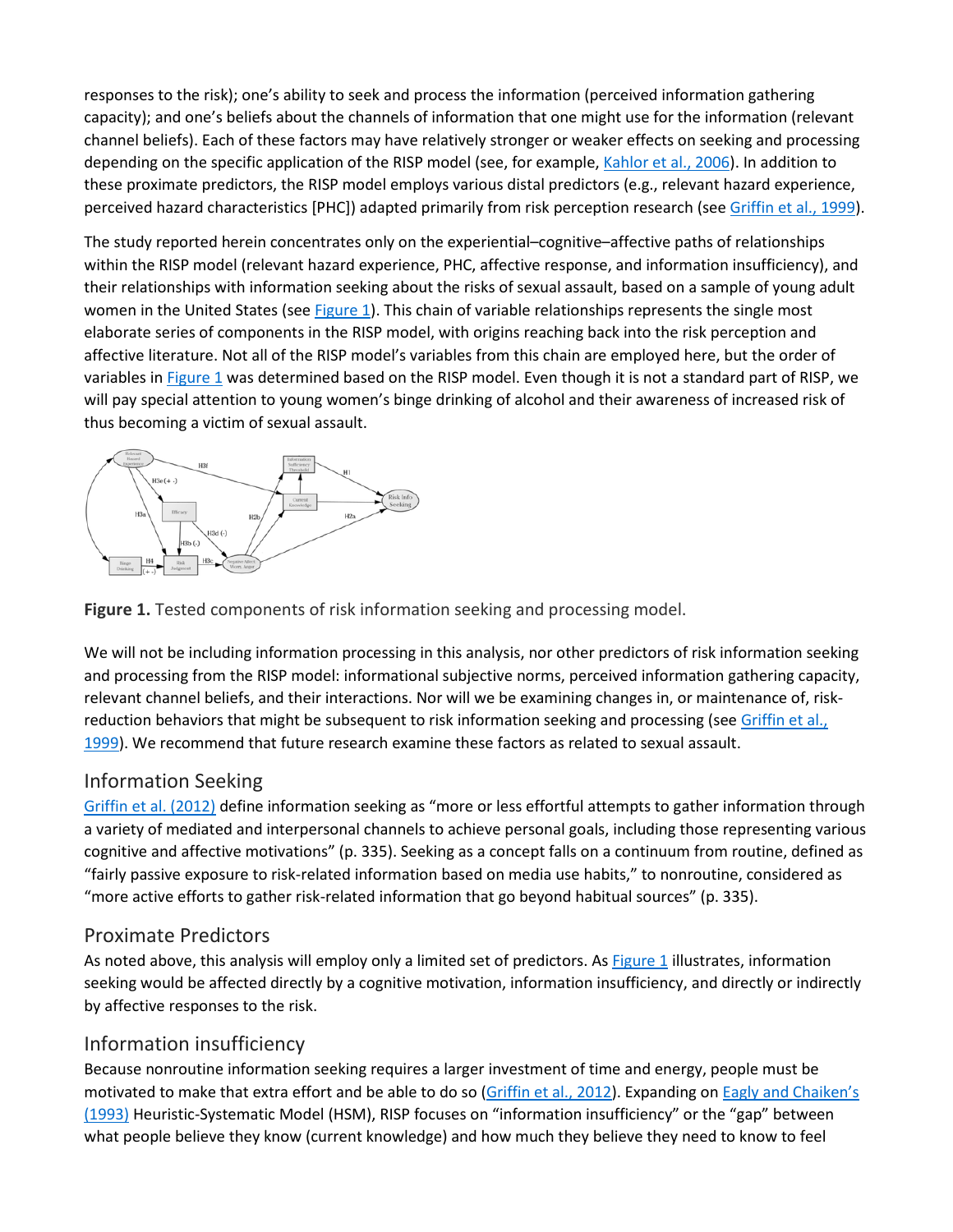adequately confident in their judgments about how to deal with a particular risk in their lives (information sufficiency threshold; [Griffin et al., 1999;](https://journals.sagepub.com/doi/full/10.1177/1077699018801315) [Ter Huurne et al., 2009\)](https://journals.sagepub.com/doi/full/10.1177/1077699018801315). The greater the information insufficiency gap, the stronger the motivation to seek relevant risk information. Therefore, we hypothesize the following:

• **H1:** Information insufficiency will be positively related to information seeking.

### Affective response

While the emphasis on emotion's impact on risk perception has waxed and waned throughout the years, research into "risk as feelings" [\(Slovic, 2010,](https://journals.sagepub.com/doi/full/10.1177/1077699018801315) p. ix) has been gaining momentum. RISP includes two major concepts pulled from the affective side of the perception debate [\(Griffin et al., 2012\)](https://journals.sagepub.com/doi/full/10.1177/1077699018801315). Negative emotions, especially worry and anger, have evidence as antecedents for seeking and processing behavior, and have been investigated by [Slovic \(2010\)](https://journals.sagepub.com/doi/full/10.1177/1077699018801315) in the form of dread and by [Sandman \(1987\)](https://journals.sagepub.com/doi/full/10.1177/1077699018801315) in the form of outrage. In RISP, negative emotions can influence an individual's likelihood to actively seek risk information by increasing the information insufficiency gap. The need to manage fear and anxiety levels is quite strong. It should be noted that [Witte and Allen's \(2000\)](https://journals.sagepub.com/doi/full/10.1177/1077699018801315) meta-analysis of fear appeal research found emotional response helpful in generating positive health behaviors and reducing negative health behaviors when messages also included clear behavioral recommendations.

While people often worry to varying degrees about many things simultaneously, anger is considered a more acute, intense reaction. People get angry when they want to control a situation, and often their anger is provoked by situations involving risks [\(Frijda, 1986\)](https://journals.sagepub.com/doi/full/10.1177/1077699018801315). Anger is of interest to RISP because it can be related to institutional trust when blame is attributed externally, as [Dunn and Schweitzer \(2005\)](https://journals.sagepub.com/doi/full/10.1177/1077699018801315) found, and because, as [Weiner \(2000\)](https://journals.sagepub.com/doi/full/10.1177/1077699018801315) found, anger may increase active campaigning against institutions involved in risk mitigation. RISP studies predict, then, that anger may be capable of indirectly impacting information seeking via information insufficiency [\(Griffin et al., 2008\)](https://journals.sagepub.com/doi/full/10.1177/1077699018801315).

Some RISP-related studies have found direct paths between negative affective responses and risk information seeking and processing (see, for example, [Griffin et al., 2012;](https://journals.sagepub.com/doi/full/10.1177/1077699018801315) [Kahlor, 2010\)](https://journals.sagepub.com/doi/full/10.1177/1077699018801315). One recent study that focused on information seeking in a risk context (climate change) found information avoidance driven by positive affect, while information seeking is more heavily influenced by negative affect ( $\frac{\text{Yang } 8 \text{ Kahlor, 2013}}{\text{Long}}$ ). The study reported here will explore the direct relationship of negative affect (worry and anger) with information seeking, as well as the indirect influence through information insufficiency. Therefore, we expect the following:

- **H2a:** Negative affect will have a positive direct relationship with information seeking.
- **H2b:** Negative affect will have a positive relationship with information insufficiency.
- **H2c:** Negative affect will have a positive indirect relationship with information seeking via information insufficiency.

# Distal Predictors

Distal predictors in the RISP model [\(Figure 1\)](https://journals.sagepub.com/doi/full/10.1177/1077699018801315) include PHC and a set of individual characteristics which include relevant hazard experience and various sociodemographic and psychological variables. All of these have extensive literatures in the field of risk perception, so we will briefly describe only those of central interest in this study.

A large set of PHC variables relevant to the RISP model had been harvested from the risk perception literature [\(Griffin et al., 1999\)](https://journals.sagepub.com/doi/full/10.1177/1077699018801315), but over time they have been modified and distilled to only a key foursome [\(Griffin et al.,](https://journals.sagepub.com/doi/full/10.1177/1077699018801315)  [2012,](https://journals.sagepub.com/doi/full/10.1177/1077699018801315) see especially pp. 340-341): risk judgment, institutional trust, causal attribution, and efficacy. In a risk context, efficacy is a sense of personal control, a perception that one can mitigate the amount of harm from a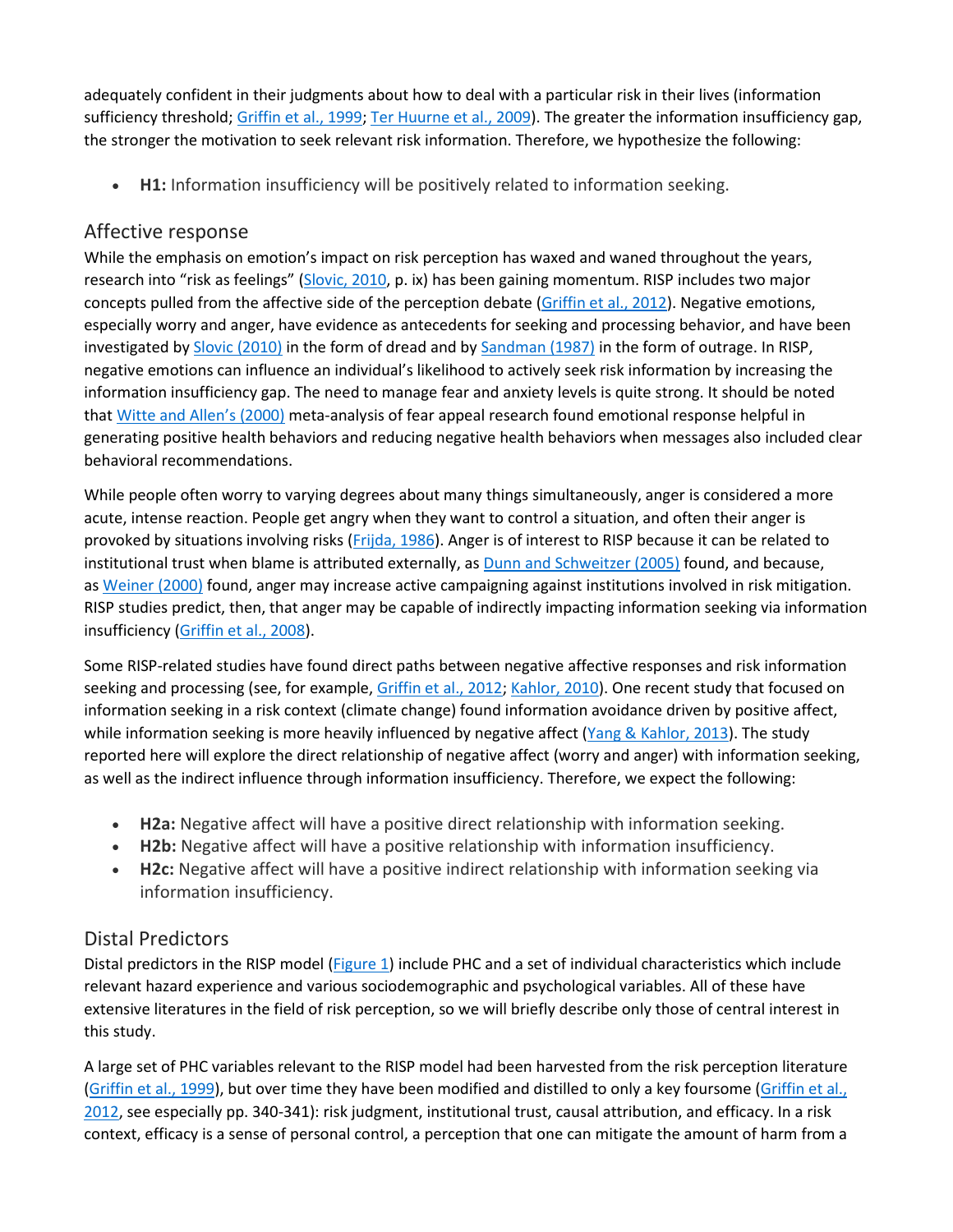threat [\(Griffin et al., 1999;](https://journals.sagepub.com/doi/full/10.1177/1077699018801315) [Griffin et al., 2012\)](https://journals.sagepub.com/doi/full/10.1177/1077699018801315). The controllability of a risk is a fundamental part of individuals' reactions to a risk [\(Slovic, 1987\)](https://journals.sagepub.com/doi/full/10.1177/1077699018801315). While all four PHC variables could play a role in young women's perception of the sexual aggression hazard to themselves, our analysis concentrated on self-efficacy [\(Bandura, 1977\)](https://journals.sagepub.com/doi/full/10.1177/1077699018801315) and risk judgment—the person's perception of how likely she is to be affected by the hazard and her perception of how serious that would be. For example, a sense of efficacy in protecting oneself from a hazard would be expected to reduce one's sense of risk from it.

Relevant hazard experience reflects the extent to which a person has experienced the hazard in the past, in this case, having been the victim of unwanted sexual aggression or something similar to it [\(Griffin et al., 1999\)](https://journals.sagepub.com/doi/full/10.1177/1077699018801315). The relationships among relevant hazard experience, PHC, and other key variables such as risk judgment and negative affects are important to understand in determining the right message content to be persuasive.

Therefore, we hypothesize the following:

- **H3a:** Greater hazard experience—having been the target of unwanted sexual aggression—will have a positive relationship with risk judgment (i.e., feeling more at risk).
- **H3b:** Feeling more efficacious in dealing with the risk will have a negative relationship with risk judgment (i.e., feeling less at risk).
- **H3c:** Risk judgment will have a positive relationship with negative affect (i.e., feeling more worried, angry).
- **H3d:** Feeling more efficacious in dealing with the risk will have a negative relationship with negative affect (i.e., feeling less worried, angry).

The RISP model also proposes that relevant hazard experience could affect a person's sense of efficacy, but does not offer guidance in terms of the direction of that relationship in this application. So the following is offered as a nondirectional hypothesis:

• **H3e:** Past experience with the hazard of sexual aggression will have a statistically significant relationship with a women's sense of efficacy in dealing with it.

Individuals who have more experience with a hazard might also feel more knowledgeable about it. The RISP model is silent about a relationship between these variables, proposing only that sociocultural factors such as socioeconomic status would affect current knowledge directly. Not specified in the model is the potential impact of specific knowledge gained formally or informally—including through experience with the hazard—on current knowledge. Nonetheless, it is consistent with the cognitive components of the model:

• **H3f:** There will be a positive relationship between hazard experience and current knowledge about the risk.

Another individual characteristic of interest in this study, along with demographic/sociocultural factors, is the woman's alcohol consumption behavior, specifically the risky behavior of binge drinking. The RISP model does not provide specific guidance on how this auxiliary behavior might affect risk perception. However, women may infer that binge drinking can affect their risk from sexual aggression. Thus, we cautiously offer the following as a nondirectional hypothesis:

• **H4:** Binge drinking will have a statistically significant relationship with a woman's judgment of risk from sexual aggression.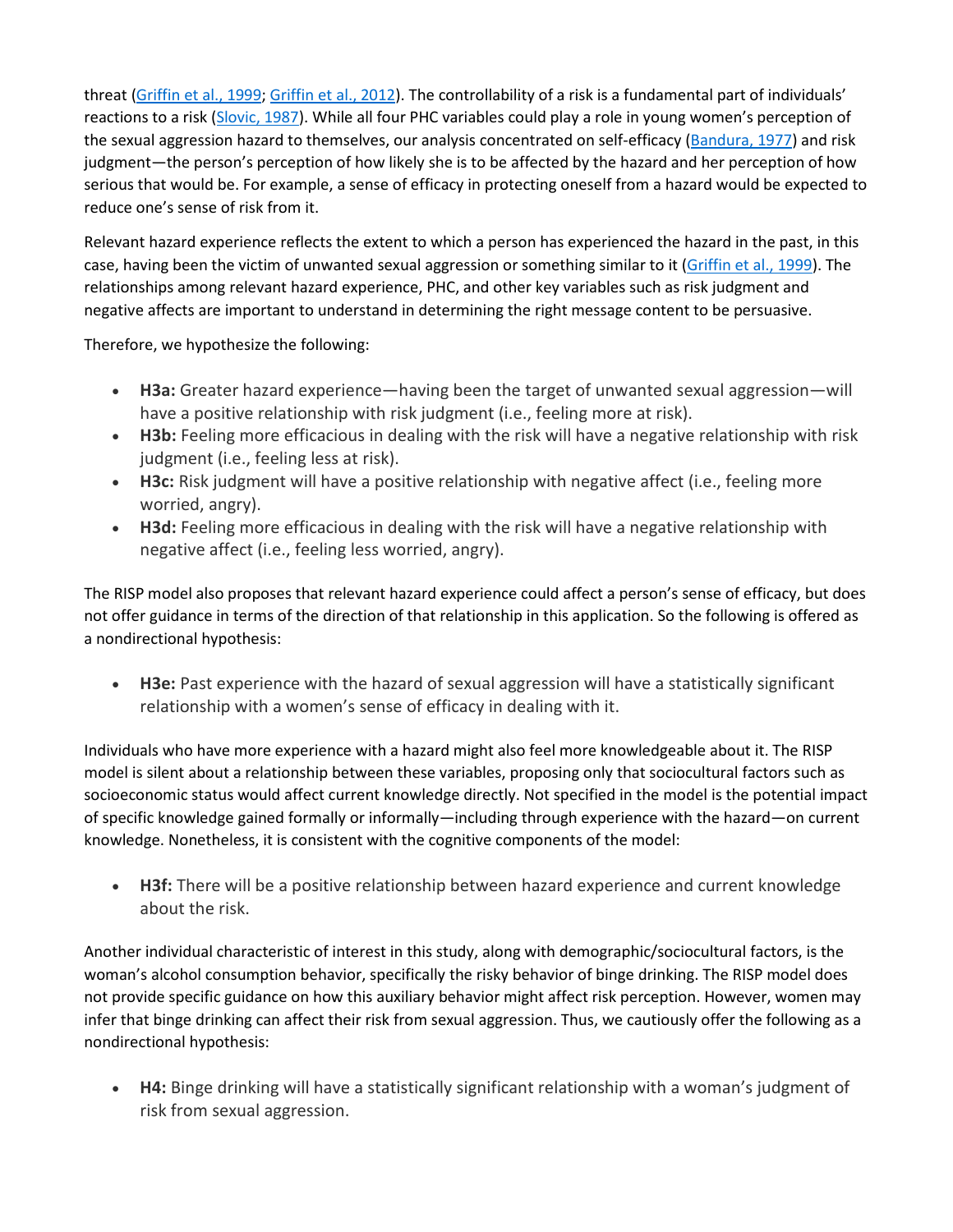We will also examine the total effects of these distal variables on risk information seeking.

### In School or Not?

Comparatively little research has been conducted into the ways noncollege women respond to the risks of sexual assault and aggression—especially their relevant risk information seeking behaviors. If noncollege women (i.e., those currently no longer in school, regardless of whether they had ever attended) perceive these risks differently than do their peers who are still in school, and are differentially motivated to seek information, then sexual assault information campaigns may need to be designed somewhat separately for these two groups. Although it is also exploratory, our research question is as follows:

• **RQ1:** Do women no longer in school differ from their peers currently in school in terms of the patterns of relationships among the proximate and distal predictors of risk information seeking?

# Method

This study's purposes are to further test aspects of the RISP model—in this case, as applied to a personal safety risk—and thus to understand some of the factors that might motivate young women to seek risk information related to potentially being victimized by unwanted sexual aggression. Testing the full model would be highly complex, so we are concentrating on a key set of selected variables that may have the most implications for constructing impactful advertising messages and other communication strategies.

### Participants

An online survey was sent to a national panel pool of females aged 18 to 25 in the United States, obtained through the Qualtrics online survey research firm. Respondents meeting the criteria were sent an invitation to participate (*n* = 630), with several reminders, generating an 80% response rate. This effort generated 505 completed responses.

### Measures

The questionnaire had 44 questions, including those covering the following concepts, and could be completed in about 10 min. The study was approved by the human subjects review committee at the authors' university.

The [Appendix](https://journals.sagepub.com/doi/full/10.1177/1077699018801315) illustrates the key measures used in the analysis and their descriptive statistics. The proximate predictors of risk information seeking (measures based on [Griffin et al., 2008\)](https://journals.sagepub.com/doi/full/10.1177/1077699018801315) are information insufficiency (measures based on [Griffin et al., 2004\)](https://journals.sagepub.com/doi/full/10.1177/1077699018801315) and affective response to the risk—worry and anger (measures based on [Griffin et al., 2008\)](https://journals.sagepub.com/doi/full/10.1177/1077699018801315).

Distal predictors of information seeking include other select variables from the RISP model [\(Griffin et al., 1999\)](https://journals.sagepub.com/doi/full/10.1177/1077699018801315): two of the PHC variables (risk judgment and efficacy, measures based on [Griffin et al., 2004\)](https://journals.sagepub.com/doi/full/10.1177/1077699018801315), Relevant Hazard Experience, and Individual Characteristics.

Relevant hazard experience was represented by a triad of measures [\(Koss et al., 2007\)](https://journals.sagepub.com/doi/full/10.1177/1077699018801315) asking the women whether they had ever experienced each of three types of sexual aggression. These results (see [Appendix\)](https://journals.sagepub.com/doi/full/10.1177/1077699018801315) compare closely to national statistics from the NCVS [\(Sinozich & Langton, 2014\)](https://journals.sagepub.com/doi/full/10.1177/1077699018801315). Respondents were reminded of the confidentiality of their answers before these questions were asked.

Relevant individual characteristics for this study included the respondent's alcohol binge drinking and various demographic control variables.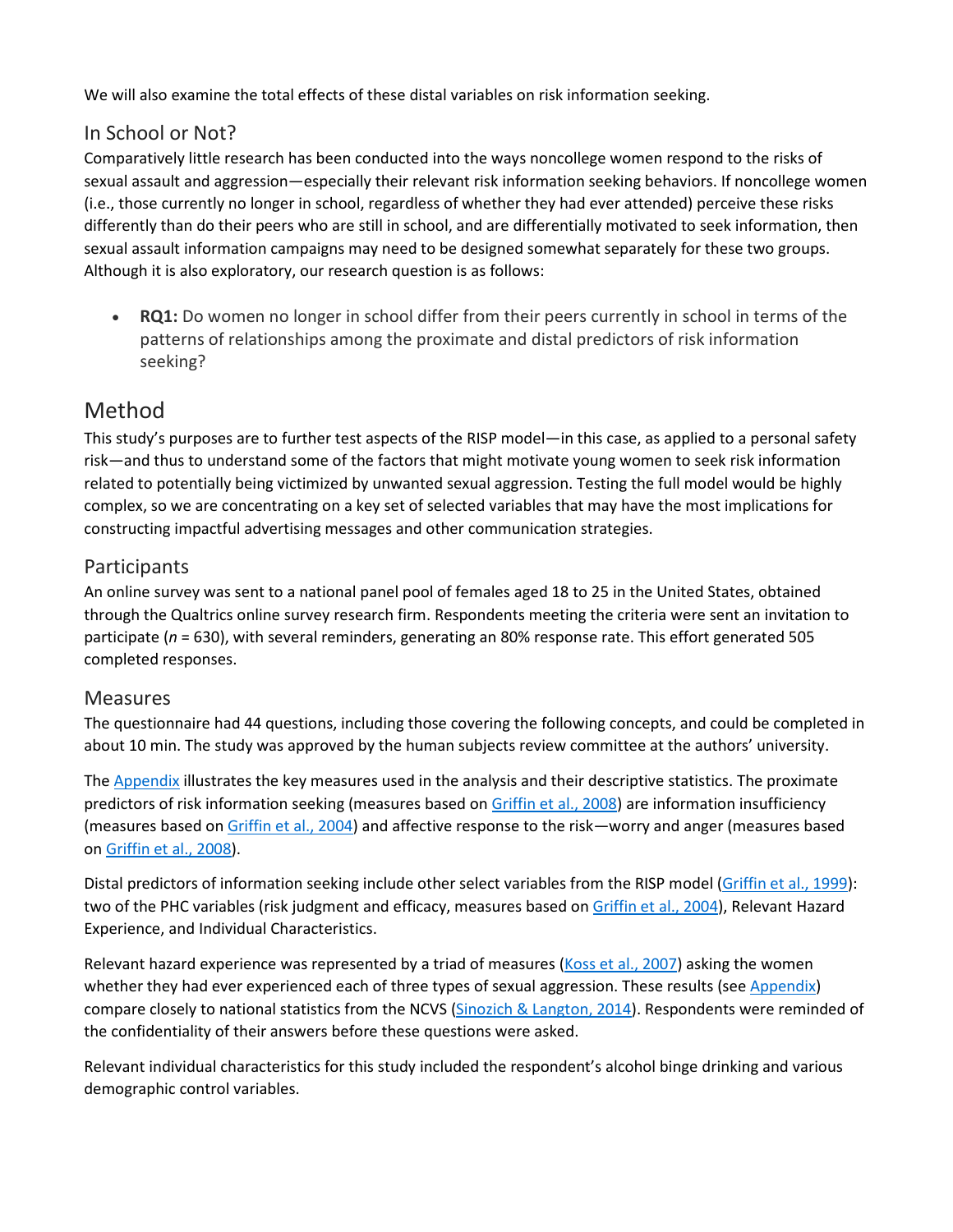To measure binge drinking, the women were first asked how many standard servings of alcohol they have in an average week (a standard serving was defined for them). If one or more, they were asked whether, in the past 3 months, they had ever consumed more than four alcoholic drinks on the same day (considered as binge drinking): 28.3% of the total sample reported binge drinking, the rest either did not drink or did not binge drink.

Demographic control variables included the individual's age, educational achievement, minority status, marital status, employment status, and whether she was currently enrolled in school. To validate the sample, we compared sample data (95% confidence interval  $\text{[CI]} = \pm 4.4\%$ ) to population parameters for these variables among American women aged 18 to 25, using census data from the 2014 Current Population Survey (U.S. [Census Bureau, 2014\)](https://journals.sagepub.com/doi/full/10.1177/1077699018801315). There was a reasonably close match within the age group, although the sample appears slightly older and a little better educated: 59.1% of the sample are aged 22 to 25, as compared with 53.2% of the population; 67.8% of the sample have education beyond high school, as compared with 59.7% of the population in their age group; 47.3% of the sample are enrolled in school (including still in high school), as compared with 51.1% of the population; 30.7% of the sample are minority, as compared with 26.5% of the population; 79.0% of the sample have never been married, as compared with 85.3% of the population; 25.7% of the sample have fulltime jobs, as compared with 31.7% of the population.

#### Analysis

The IBM Statistical Package for the Social Sciences (SPSS) and the AMOS structural equation modeling (SEM) program were used for the analyses. SPSS multiple regression was used to create standardized residuals of the 14 observed variables that were to be used in the SEM analysis (e.g., including each of the observed component variables for the latent variables information seeking, negative affect, and relevant hazard experience). The six demographic control items were entered as the independent variables in these regression analyses, thus removing their covariance.

The structural model was constructed to test the patterns of key relationships among the chosen subset of variables from the RISP model, as applied to the ultimate endogenous latent variable of women's seeking information about the risk of sexual assault. [Figure 2](https://journals.sagepub.com/doi/full/10.1177/1077699018801315) shows the tested model (for graphic clarity, error terms are not shown, nor are the observed variables related to the three latent variables, even though all were included individually in the SEM analysis). Standardized path coefficients are shown on the lines; squared multiple correlations (R<sup>2</sup>) are shown to the upper right of each endogenous variable. Where relevant, indirect and total effects coefficients, as generated by AMOS, will be reported. Hypothesis tests will be based on the entire sample. To address **RQ1**, the tested model was also run separately on the two subsamples: those women still in school and those not. We used an alpha level of .05 as the minimum for demonstrating statistical significance throughout.



**Figure 2.** Tested model (entire sample).

The right side of [Figure 1](https://journals.sagepub.com/doi/full/10.1177/1077699018801315) illustrates the proximate predictors of risk information seeking employed in this study, that is, information insufficiency and negative affect, showing the patterns of relationships among them as proposed from the RISP model. $^2$  The left side of the figure shows the tested patterns of relationships among the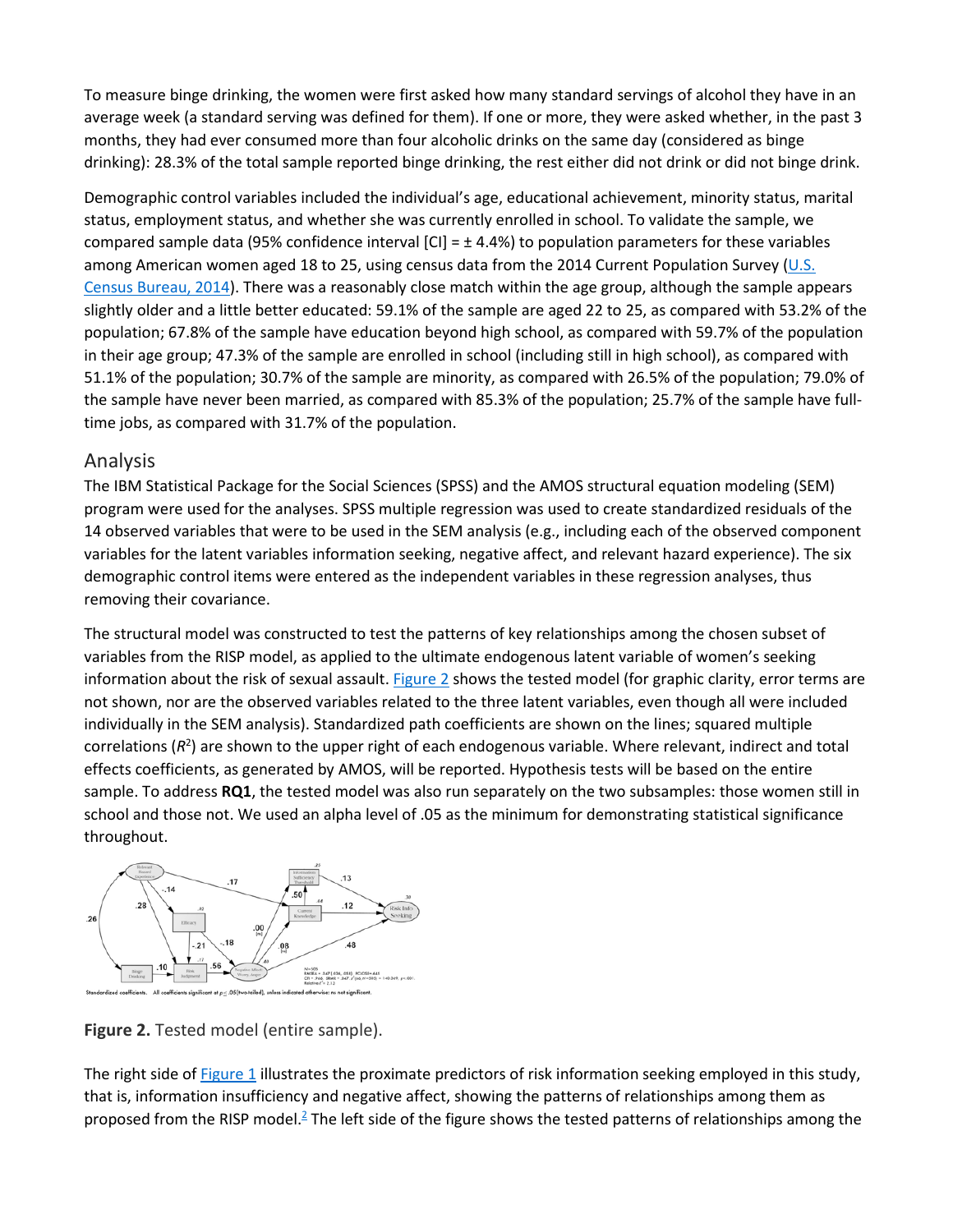distal predictors in this study based on expectations for these variables from the RISP model. Added for this study are paths from binge drinking to participants' judgments of risk from sexual aggressiveness, and from relevant hazard experience to self-reported current knowledge of the risk.

# Results

# Goodness of Fit

The results indicate a fairly close fit, although certainly not perfect, between the model and the data (see lower right of [Figure 2\)](https://journals.sagepub.com/doi/full/10.1177/1077699018801315). According to [Byrne \(2016\),](https://journals.sagepub.com/doi/full/10.1177/1077699018801315) root mean square error of approximation (RMSEA) and standardized root mean square residual (SRMR) values less than .05 indicate a good fit, as do comparative fit index (CFI) values of .95 or greater. Relative chi-square values (χ<sup>2</sup>/df) up to 2 or 3 represent an acceptable fit (see [Carmines & McIver, 1983\)](https://journals.sagepub.com/doi/full/10.1177/1077699018801315).<sup>3</sup> The tested model accounts for 30% ( $p \leqslant .05$ ) of the variance in risk information seeking. Although the higher value of the 90% CI for the RMSEA is .058, RMSEA values between .05 and .08 still represent a reasonable error of approximation [\(Byrne, 2016;](https://journals.sagepub.com/doi/full/10.1177/1077699018801315) [Kline, 2005\)](https://journals.sagepub.com/doi/full/10.1177/1077699018801315). The RMSEA for the measurement model is .051 (.032-.069); PClose = .451; CFI = .983; SRMR = .038; χ<sup>2</sup> (22, *N*= 505) = 50.35, *p* ⩽ .001; relative chisquare = 2.29.

Using modification index (MI) values of 10 or greater, as recommended by [Byrne \(2016,](https://journals.sagepub.com/doi/full/10.1177/1077699018801315) p. 103), MI post hoc analyses indicate that four variable-to-variable linkages might add to model fit. However, only two new paths remained statistically significant after all of them were added to the model experimentally. The strongest was a path from efficacy to information seeking (β = −.17, *p* ⩽ .01), and the other was a path from information sufficiency threshold (information insufficiency) to information seeking item S1 (β = .12, *p* ≤ .05).<sup>4</sup> However, various scholars warn against making changes to a tested model post hoc based just on the results of MI tests without careful consideration of whether the changes have theoretical meanings and implications (e.g., Kline, [2005;](https://journals.sagepub.com/doi/full/10.1177/1077699018801315) [Loehlin & Beaujean, 2017\)](https://journals.sagepub.com/doi/full/10.1177/1077699018801315). [Kline \(2005\)](https://journals.sagepub.com/doi/full/10.1177/1077699018801315) specifically calls for a greater role for theory in model respecification to avoid the "capitalization on chance" (p. 147) that can readily yield Type I and Type II errors. Thus, we will not be changing this tested model based on these MI results, but offer them as grist for future theorizing and testing.

# Proximate Predictors

# Insufficiency, information seeking (H1)

As [Figure 2](https://journals.sagepub.com/doi/full/10.1177/1077699018801315) shows, information insufficiency—represented by information sufficiency threshold variable—is positively related to risk information seeking (β = .13, *p* ⩽ .05, one-tailed), thus supporting **H1**. Current knowledge also has a significant positive relationship with risk information seeking (β = .12, *p* ≤ .05). The "gap" in knowledge (if any) between current knowledge and sufficiency threshold represents the woman's perception of information insufficiency. It is noteworthy that, on average, the women in this study felt they already knew just about all they needed to know about the risk: On scales of 0 to 100, the mean for current knowledge was 61.4 (*SD* = 27.8) and for sufficiency threshold 69.4 (*SD* = 27.5).

### Affect, insufficiency, seeking (H2a-H2c)

The second set of hypotheses concerned the relationships of negative affect with information insufficiency and information seeking. All these relationships were expected to be positive.

As [Figure 2](https://journals.sagepub.com/doi/full/10.1177/1077699018801315) shows, only one of the three hypotheses (**H2a**) was supported. Notably, in this analysis, negative affect bears only a direct—and positive—relationship with risk information seeking (β = .48, *p* ≤ .01, one-tailed), and does not have the indirect relationship via information insufficiency (indirect effect = .02, *p* > .05, *ns*) that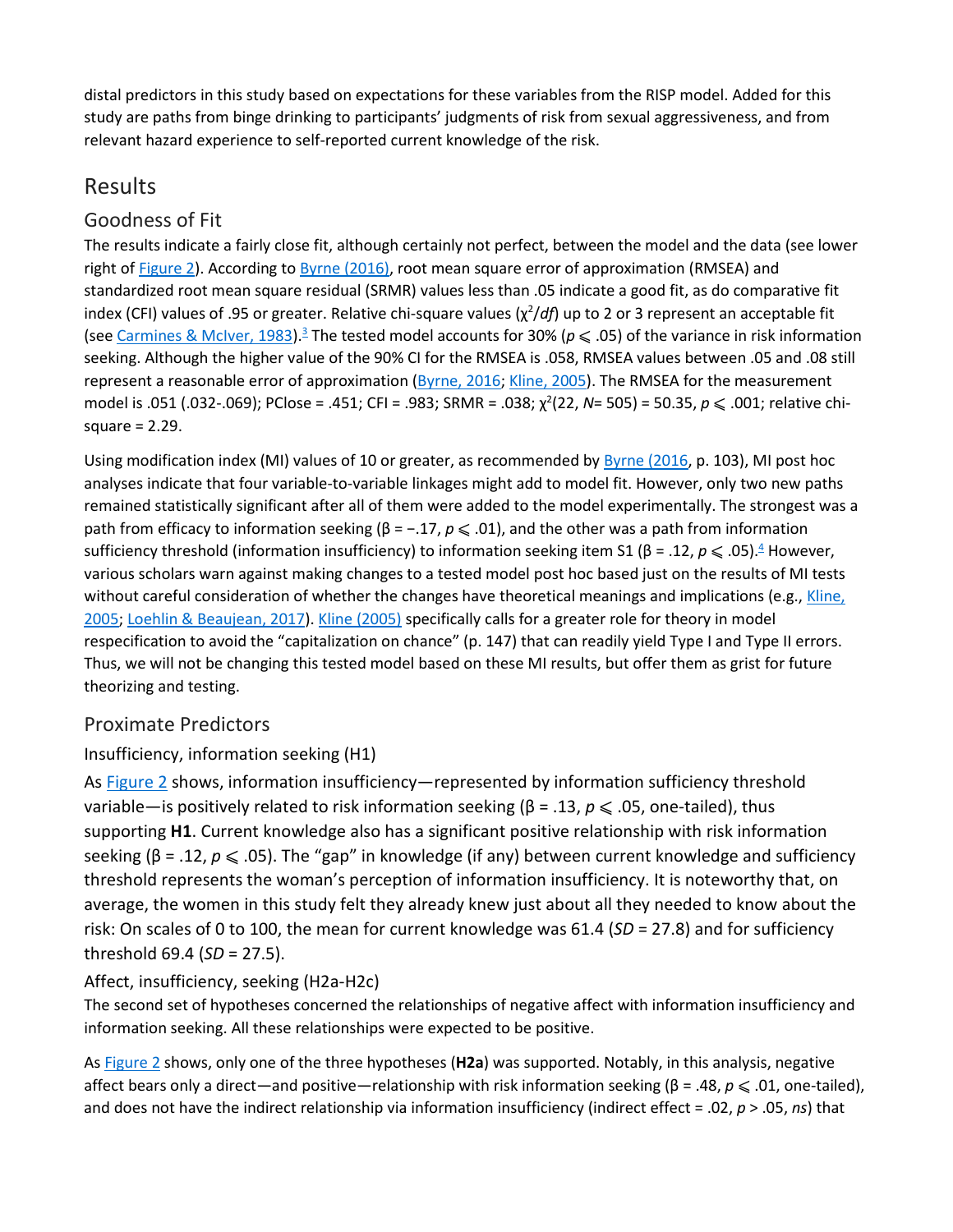the RISP model has proposed [\(Griffin et al., 1999\)](https://journals.sagepub.com/doi/full/10.1177/1077699018801315). Furthermore, negative affect is unrelated to information insufficiency (β = .00, *ns*). Thus, neither **H2b** nor **H2c** is supported.

### Distal RISP Variables

Experience, hazard characteristics, affect, knowledge (H3a-H3f) The third set of hypotheses proposed relationships among relevant hazard experience, PHC, and some key downstream variables.

Six specific hypotheses were generated and supported. Those with greater hazard experience as being the target of unwanted sexual aggression currently feel more at risk from it (**H3a**, β =.28, *p* ⩽ .01, one-tailed). Those who feel less efficacious also feel more at risk (**H3b**, β = −.21, *p* ⩽ .01, one-tailed). Those who feel more at risk also experience much greater negative affect (**H3c**, β = .56, *p* ⩽ .01, one-tailed). Those who feel less efficacious also experience greater negative affect (**H3d**, β = −.18, *p* ⩽ .01, one-tailed). Those with more hazard experience feel less efficacious in dealing with it in the future (**H3e**, β = −.14, *p* ⩽ .05, two-tailed), but feel more knowledgeable about it currently (**H3f**,  $\beta$  = .17,  $p \le 0.01$ , one-tailed).

Ultimately, what are the total effects (based on indirect effects) of these distal variables on information seeking? Risk judgment—a greater sense of risk—does ultimately promote some information seeking (total effect = .28,  $p \le 0.01$ ), as does relevant hazard experience (total effect = .13,  $p \le 0.01$ ). Those with less of a sense of efficacy in dealing with a future sexual assault are also more likely to seek risk information (total effect = −.15,  $p \le 0.01$ ).

### Binge drinking (H4)

This two-tailed hypothesis concerned the relationship of binge drinking with the women's sense of being at risk from unwanted sexual aggression and, ultimately, the likelihood that they would seek information about the risk. As [Figure 2](https://journals.sagepub.com/doi/full/10.1177/1077699018801315) shows, in the entire sample binge drinking has a small but statistically significant positive relationship with the women's judgments of being at risk from unwanted sexual aggression (β = .10, *p* ⩽ .05). In addition, binge drinking has a small indirect relationship with their seeking information about the risk (total effect = .03, *p* ≤ .05). Binge drinking also correlates positively with personal experience with unwanted sexual aggression ( $r = .26$ ,  $p \le .01$ ).

### The in-school contingency (RQ1)

This research question wondered whether the young women no longer in school (*n* = 266) differ from their peers still in school (*n* = 239) in terms of the patterns of relationships among the proximate and distal predictors of risk information seeking. The tested model [\(Figure 3\)](https://journals.sagepub.com/doi/full/10.1177/1077699018801315) generally fits better among those women out-of-school, a fairly good fit, than among those still in school, at best a mediocre fit.



**Figure 3.** Subsample comparisons.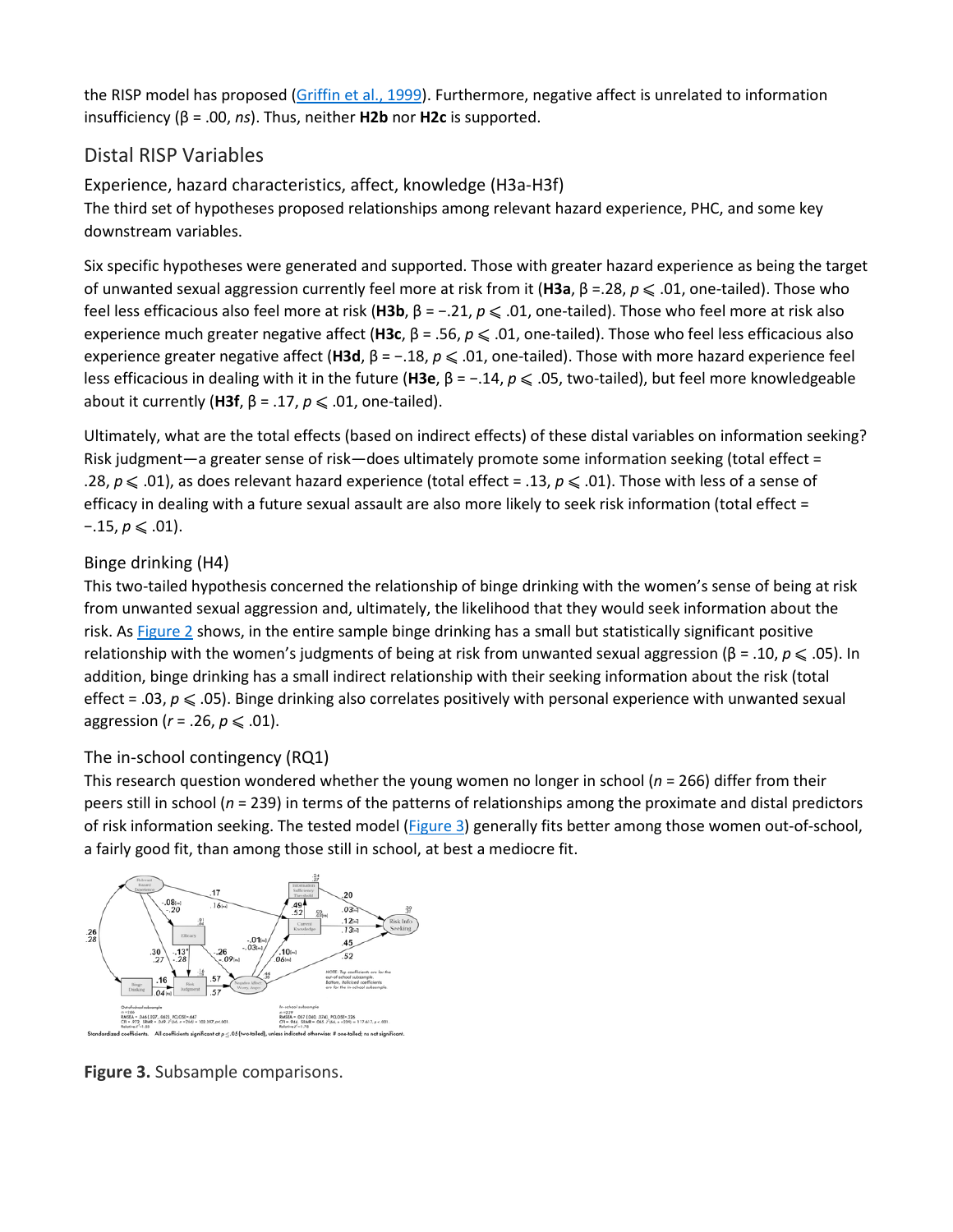Various patterns replicate across both groups. In particular, past experience with being the victim of sexual aggression seemingly promotes a greater sense of risk, which in turn produces more worry and anger, which then becomes—in this analysis, at least—the main driver for risk information seeking in both groups. Negative affect does not drive information insufficiency.

There are some different patterns, however. A few are especially noteworthy:

Among women not in school, information insufficiency (a sense that they need to know more than they do about the risk of sexual aggression, to deal with it in their lives) motivates some risk information seeking ( $\beta$  = .20,  $p \leq 0.01$ ); it does not do so among those currently in school (β = .03,  $p > .05$ , *ns*).

Women not in school recognize some relationship between their binge drinking and being at risk of sexual aggression (β = .16, *p* ⩽ .05), whereas women in school do not (β = .04, *p* > 05, *ns*). As a result, binge drinking does contribute indirectly, but slightly, to risk information seeking among the former group (total effect = .04,  $p \le 0.05$ ), but not among the latter (total effect = .01,  $p > 0.05$ , *ns*).

Past experience with being the victim of sexual aggression is related to less of a sense of efficacy among women currently in school (β = −.20,  $p \le 0.01$ ), but not so among those out of school (β = −.08,  $p > 0.05$ , *ns*). Efficacy seems to promote less worry and anger among those out of school (β = -.26, *p* ≤ .01), but not so among those in school (β = −.09, *p* > .05, *ns*). Nonetheless, despite different paths, past experience in each group does have a small but positive indirect relationship with information seeking, and of the same magnitude (total effect = .13,  $p \leqslant 0.01$ , in each group).

# **Discussion**

The results indicate that those components of the RISP model that were tested in this study for their relevance to seeking information on the risk of sexual aggression performed reasonably well. The study attempted to shed some light on why young women nationally might seek information about the risk of sexual aggression in their lives. Some patterns of results are especially telling and suggest further research directions and practical applications for informative and persuasive messaging.

# These findings stand out:

Despite some association—in the literature and in the survey data—between heavier drinking and having experienced unwanted sexual advances, the young women in this study who binge drink do not feel much more at risk from sexual assault and are not much more likely to seek information about that risk. In particular, those women currently in school seem not to be making the connection between binge drinking and greater risk, whereas their nonschool peers do seem to recognize that risk to themselves from binge drinking. The latter group thus is somewhat more attuned to seeking information about the risk.

Negative affect (worry and anger combined) showed a direct positive effect on risk information seeking, bypassing information insufficiency. This suggests adding a direct link from affect to information seeking in the RISP model, although more research should be done first into contingencies affecting the patterns of influence (direct and indirect) of affect on information seeking and processing (see [Griffin et al., 2012\)](https://journals.sagepub.com/doi/full/10.1177/1077699018801315). One caution is that the relative lack of an information insufficiency "gap" in this study might have attenuated the direct effect of negative affect on information insufficiency.

Indeed, the women overall believe they already have about as much information as they need to deal with the risk of sexual aggressiveness in their lives. That might explain why information insufficiency was not a strong or consistent motivator of information seeking about this risk and played only a weak and contingent role in this analysis. In contrast, for example, **[Fung et al. \(2018\)](https://journals.sagepub.com/doi/full/10.1177/1077699018801315)** applying the RISP model found a much stronger path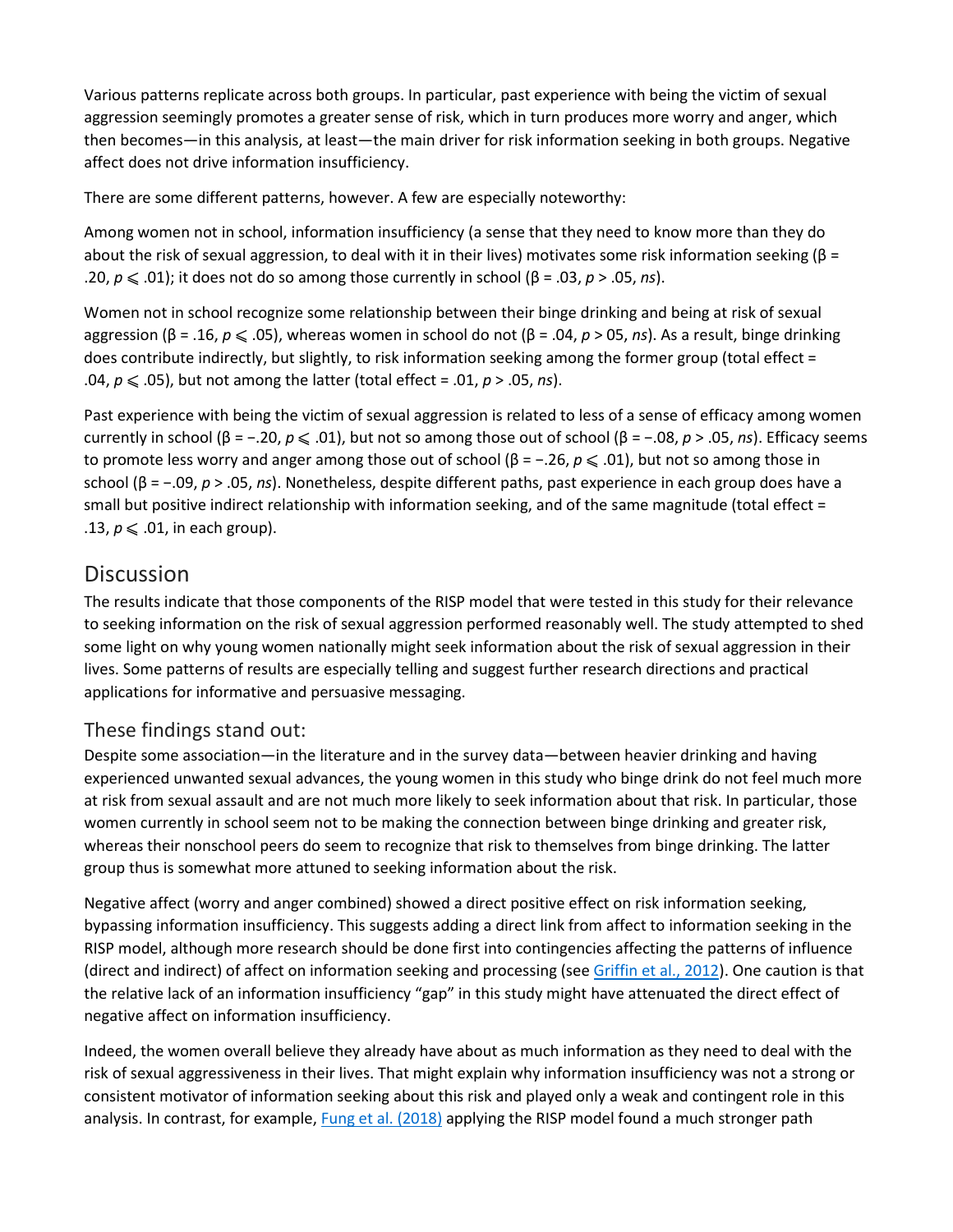coefficient between information insufficiency and information seeking (β = .47, *p* ≤ .001), accompanied by a much larger gap between current knowledge (*M* = 36.65, *SD* = 22.67) and information sufficiency threshold (*M* = 66.29, *SD* = 22.12) on the same 0 to 100 scale as used in this study. Worry and anger (employed separately in their analysis) also had statistically significant total effects on information insufficiency (β = .17 and .14 respectively, each  $p \leq 0.05$ ), albeit mediated by uncertainty about the risk.

Consistent with the RISP model, negative affect was influenced by risk judgment. Greater negative affect occurred among those who had felt more at risk from unwanted sexual aggression. Those with more past experience with having been victims of sexual aggression (relevant hazard experience) felt more at risk currently, as did those with less of a sense of efficacy in dealing with future incidents.

#### Messaging Implications

Based on the findings from this national sample of females 18 to 25 years, the biggest challenge facing communication campaign strategists about the risks connected with sexual aggression and violence is to convince women, especially those currently in school, that they are uninformed or underinformed and at risk. The information sufficiency motivator (threshold) would require that females discover there is more to know about sexual aggressiveness, and protecting themselves from it, than they currently know (i.e., raise the threshold). Documentaries like *The Hunting Ground*, that generated almost a half million dollars in box office receipts [\(The Hunting Ground Box Office Receipts, 2016\)](https://journals.sagepub.com/doi/full/10.1177/1077699018801315), may be one way to deliver key information in a creative way.

A threshold-raising message tactic would be to persuade more women that what they currently believe they know about the risks of sexual aggression may be insufficient to protect them from it. There is more to know, for example, about drinking and being at risk of sexual advances. A "Did you know?" campaign that would deliver facts like percentage of women sexually assaulted by acquaintances or the percent assaulted while under the influence of alcohol could address this finding. Other ad campaigns, one for the Georgia health department on substance abuse, and another for GEICO insurance, have recently used "did you know?" themes with some levels of success. Messages combining discussion of risks related to sexual aggression and alcohol consumption may draw attention and resonate with this young audience. Table tents at campus bars and restaurants, as well as off campus that provide relevant information on such risks, can serve to remind not only potential victims, but friends (both male and female) and those present as well. Facts on how many drinks define binge drinking and the percentage of sexual assaults related to alcohol consumption may be key messages to trigger the negative affects (worry and anger) that were found to have predictive power in this study. Centers for Disease Control and Prevention programs that focus on educating middle schoolers before they develop resistance to processing risk information, and that attempt to raise their thresholds for information sufficiency, may be effective given the results of this study [\(www.cdc.gov/violenceprevention/sexualviolence/prevention.html\)](http://www.cdc.gov/violenceprevention/sexualviolence/prevention.html).

Another threshold-raising messaging approach might directly inform and promote self-efficacy. Efficacy is embedded in the information sufficiency threshold concept in the RISP model, operationalized in this study as the level of knowledge the woman thinks she would need to have "to be able to deal adequately with the possible risks from unwanted sexual advances" (see [Appendix\)](https://journals.sagepub.com/doi/full/10.1177/1077699018801315). Indeed, a woman's sense of efficacy in dealing with unwanted sexual advances played an important role in this study, affecting her perception of being at risk from sexual assault. Campaigns, for example, might promote self-efficacy and self-defense training for women (see, for example, [Söchting, Fairbrother, & Koch, 2004;](https://journals.sagepub.com/doi/full/10.1177/1077699018801315) [J. F. Walsh & Foshee, 1998\)](https://journals.sagepub.com/doi/full/10.1177/1077699018801315).

Other survey results indicated that the women perceived health professionals, nonprofit organizations, and to some extent government agencies as the most likely channels to consult if they want to learn information that they do not already know about the risks of sexual aggression. These sources are likely the best sponsors of public service announcements (PSAs). All three sources require active information seeking, with access to health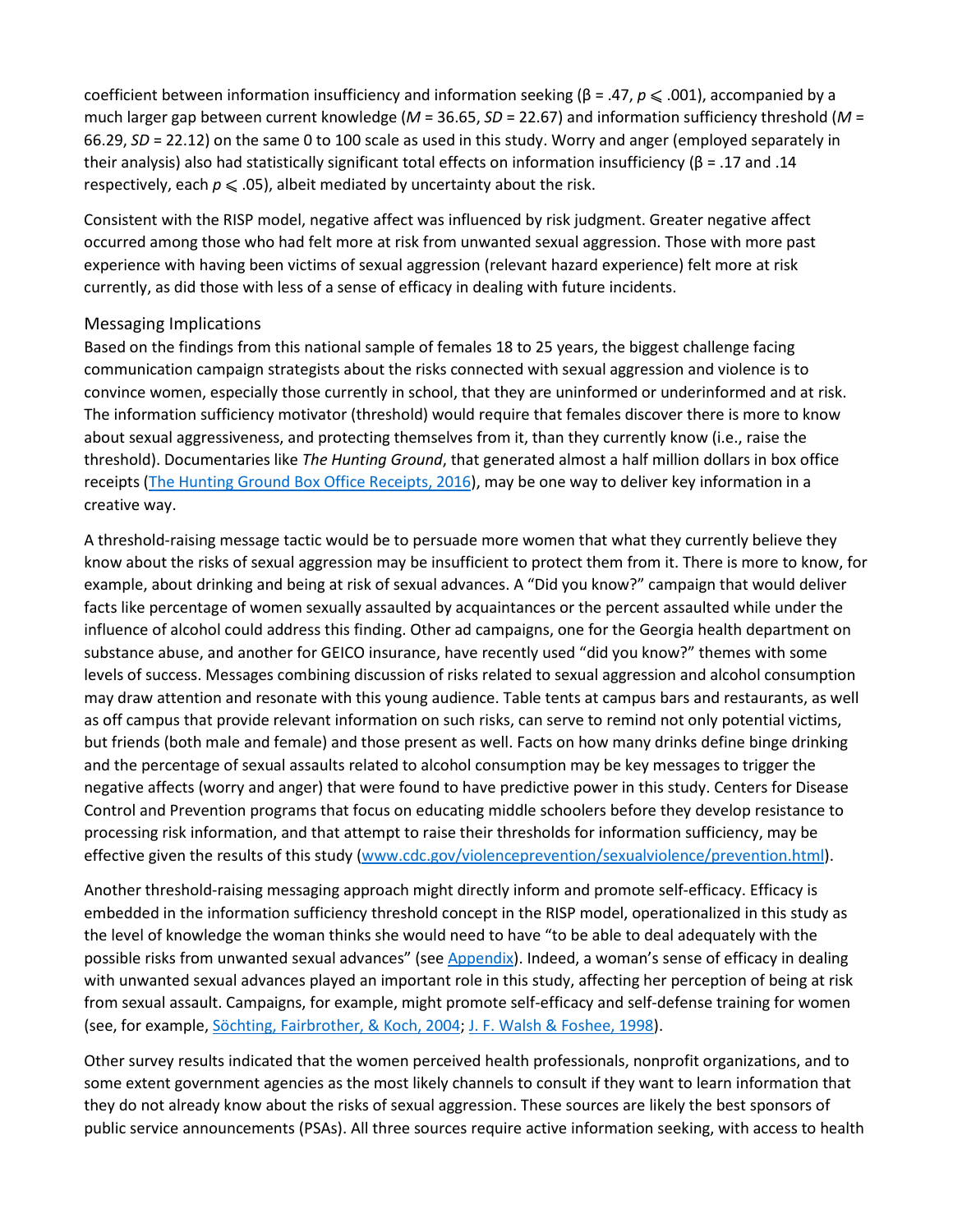professionals hindered by costs (money and time to make office visits) and other aspects of information gathering capacity. National health care insurance programs may help lower that hurdle in the near future. Access to risk information from all three sources through websites, chat rooms, and social media outlets should make these efforts easier today than 20 years ago.

#### Limitations and Future Research

Although all predictors of the RISP model involving information seeking and processing were not incorporated into this study, the variables that were included played key roles in audience responses to strategic communication. PHC, cognitive motivation, and affective responses are all important in advertising, public relations, and public service communication campaigns.

A limitation of this study is that only females were sampled, even though males are also victims of sexual aggression, as NCVS statistics and the documentary *The Hunting Ground* point out. Also, the need for perpetrators and potential perpetrators to be reached with risk information is another avenue to address this social problem.

Generally speaking, while it is valuable to examine the seeking of risk information, as this study did, it is through research into the processing of risk information that much can be learned formally about how people learn informally. Unfortunately, comparatively little RISP-based research has explored processing as compared with seeking, despite the importance of risk information processing to understanding risk communication and risk-related behavior change [\(Hwang & Jeong, 2016\)](https://journals.sagepub.com/doi/full/10.1177/1077699018801315). For example, applying the HSM of information processing [\(Eagly & Chaiken, 1993\)](https://journals.sagepub.com/doi/full/10.1177/1077699018801315) and the Theory of Planned Behavior (TPB; Ajzen, 1983, [1991;](https://journals.sagepub.com/doi/full/10.1177/1077699018801315) [Fishbein & Ajzen, 2010\)](https://journals.sagepub.com/doi/full/10.1177/1077699018801315), RISP proposes that risk information processed in a deeper, systematic manner will result in more stable riskrelated behavioral beliefs, attitudes, and behaviors than would superficial, heuristic processing (Griffin et al., [1999;](https://journals.sagepub.com/doi/full/10.1177/1077699018801315) [Griffin, Neuwirth, Giese, & Dunwoody, 2002\)](https://journals.sagepub.com/doi/full/10.1177/1077699018801315). Thus, the women's manners of information processing could influence the extent that they adopt longer term, habitual changes in their beliefs, attitudes, and behaviors related to protecting themselves from the risks of sexual assault. These longer term outcomes, and the factors that lead to them, are important to examine further for sexual assault prevention programs (Söchting et al., [2004\)](https://journals.sagepub.com/doi/full/10.1177/1077699018801315) and information campaigns.

Further theoretical investigations into the RISP model should also include a look at the contingent conditions that cause different RISP motivations, such as affect, information insufficiency, and informational subjective norms (e.g., see [Kahlor et al., 2006\)](https://journals.sagepub.com/doi/full/10.1177/1077699018801315), to play more central or, instead, sometimes more background roles in risk information seeking and processing from study to study. Similarly, no RISP research to date has tested the effects of the proximate variable interactions proposed in the model [\(Griffin et al., 1999\)](https://journals.sagepub.com/doi/full/10.1177/1077699018801315). Specifically, risk information seeking, avoidance, and processing should be affected by interactions among one's motivations to seek and process the information, one's ability to do so, and one's beliefs about the value of different channels of risk information toward meeting one's seeking and processing goals. Significant variance in seeking, avoidance, and processing might be accounted for by these interactions that might not otherwise be manifested in analyses of direct effects. A worthwhile follow-up to the  $Yang et al. (2014)$  meta-analysis of the proximate predictors of seeking and processing, which in consolidating data from 13 RISP studies found no significant total impact of information insufficiency, would be an analysis which examines interactions such as those noted above.

The next step in the research presented in this study is to test some of the message forms that have been suggested above based on the findings in this analysis. RISP-based experiments in a lab or field environment that systematically vary message content (e.g., [Hwang & Jeong, 2016\)](https://journals.sagepub.com/doi/full/10.1177/1077699018801315), frequency and duration of exposure, and various media forms (TV, print, billboard, Internet) will be needed. Information processing variables should certainly be included in such research.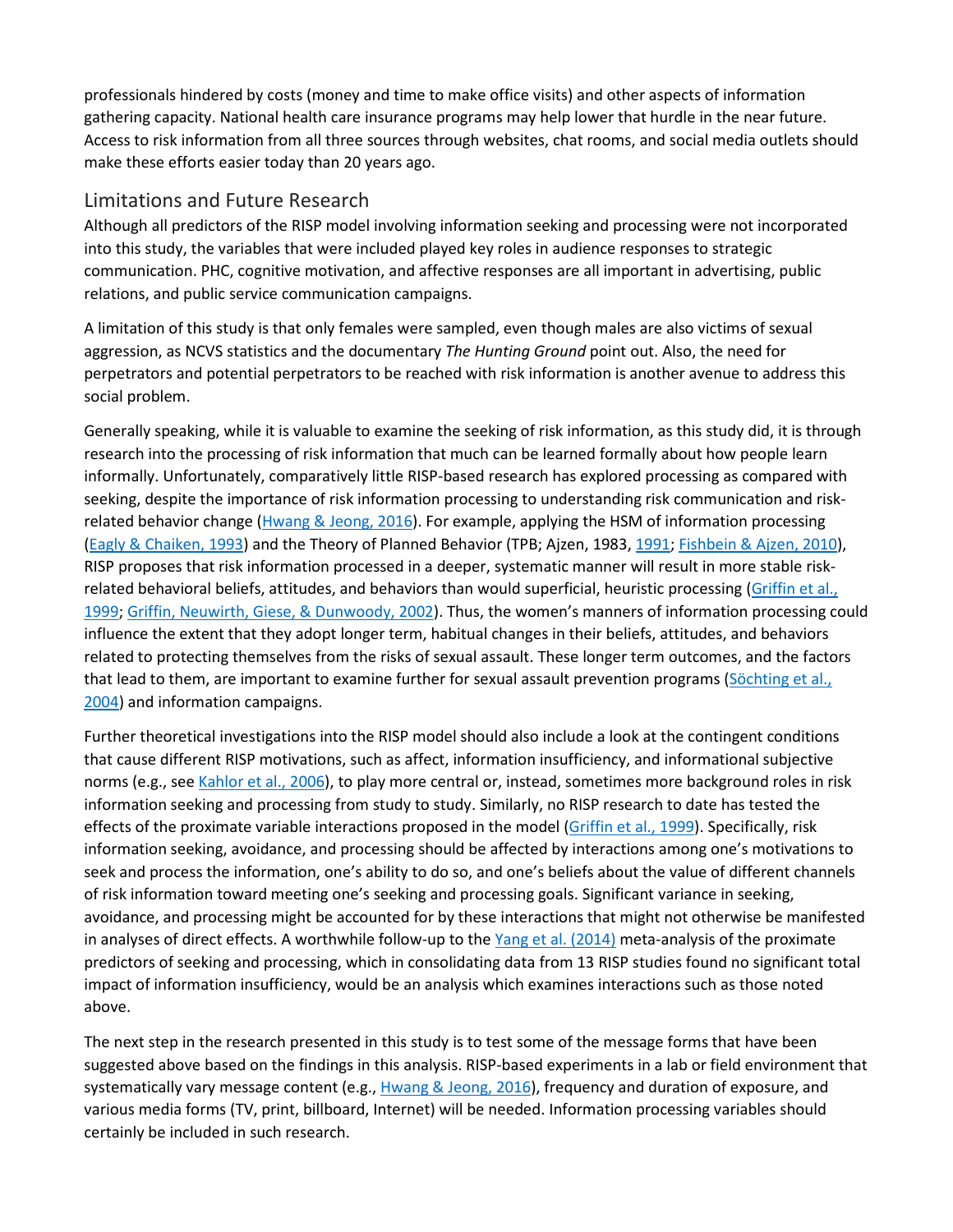An important advantage of this study is that it featured a national sample of females 18 to 25 years rather than college students at a single university, as many studies of this topic have utilized. A more representative sample of young females across the United States strengthens the generalizability of the findings which are important to apply in the next steps for advocacy campaign planners trying to deal with a serious social problem. Although research panel participants are self-selected and may approach survey completion nonchalantly at times, the demographic comparisons to U.S. Census data mirror the broader population fairly closely.

**Appendix** Descriptive Statistics for Key Variables (*N* = 505).

#### Appendix

| Concept                                                                                                       | 从怎    | 50     | Measures                                                                                                                                                                                                                                                                                                                                                            |
|---------------------------------------------------------------------------------------------------------------|-------|--------|---------------------------------------------------------------------------------------------------------------------------------------------------------------------------------------------------------------------------------------------------------------------------------------------------------------------------------------------------------------------|
| Information                                                                                                   | 3.46  | 0.87   | When it comes to information about the risk and                                                                                                                                                                                                                                                                                                                     |
| seeking (Four                                                                                                 |       |        | prevention of unwanted sexual advances                                                                                                                                                                                                                                                                                                                              |
| items on a                                                                                                    | 3.65  | 0.96   | (S1) I try to learn more about it.                                                                                                                                                                                                                                                                                                                                  |
| S-point scale:<br>$1 -$ strongly                                                                              | 3.24  | 1.04   | (S2) I'm likely to go out of my way to get more<br>information.                                                                                                                                                                                                                                                                                                     |
| disagree to \$ =<br>strongly agree).                                                                          | 3.46  | $i$ di | (S3) I'd give special effort to finding information about the<br>ways I might prevent unwanted sexual advances.                                                                                                                                                                                                                                                     |
| $Aigha = .86$                                                                                                 | 3.49  | 1.02   | (54) I'd give special effort to finding information about the<br>risk of unwanted sexual advances to women like me.                                                                                                                                                                                                                                                 |
| Information insufficiency                                                                                     |       |        |                                                                                                                                                                                                                                                                                                                                                                     |
| Current<br>knowledge                                                                                          | 61.37 |        | 27.77 We would like you to rate your knowledge about the<br>risks of unwanted sexual advances. Please use a scale of<br>zero to 100, where zero means knowing nothing and<br>100 means knowing everything you could possibly know<br>about this topic. Using this scale, how much do you<br>think you currently know about the risk of unwanted<br>sexual advances? |
| Sufficiency<br>threshold                                                                                      |       |        | 69.38 27.54 Now, using the same 0 to 100 scale, estimate the level<br>of knowledge you think you would need to have to be<br>able to deal adequately with the possible risks from<br>unwanted sexual advances. Recall that 100 represents<br>all that you could possibly know about unwanted sexual<br>advances.                                                    |
| Negative affect<br>(Two items on<br>a 0-10 scale)<br>$Alpha = Jb$                                             | 5.55  |        | 2.68 Now we'd like to know your feelings about the risk of<br>unwanted sexual advances. Please use a scale from<br>zero to 10, where zero means you have "none of this<br>feeling" and 10 means you have "a lot of this feeling."<br>When you think about the possible consequences<br>posed to you by unwanted sexual advances                                     |
| Worry                                                                                                         | 5.50  | 2.92   | (A1) How much worry do you have?                                                                                                                                                                                                                                                                                                                                    |
| Anger                                                                                                         | 5.60  | 3.05   | (A2) How much anger do you have!                                                                                                                                                                                                                                                                                                                                    |
| <b>Risk judgment</b><br>(Two items on<br>a 0-10 scale,<br>multiplied)                                         | 26.58 | 24.68  | These next questions have to do with your feelings about<br>how much you might be at risk of experiencing an<br>unwanted sexual advance in the future. We know that<br>you don't know for sure, so please answer them based<br>on your best estimates.                                                                                                              |
| Perceived<br>likelihood                                                                                       | 4.93  | 2.85   | ([1) Please use a scale from zero to 10, where zero<br>means that you will absolutely never experience an<br>unwanted sexual advance in the future, and 10 means.<br>that you are certain to experience at least one. Within<br>the next year, about how likely are you to experience<br>an unwanted sexual advance?                                                |
| Perceived<br>severity                                                                                         | 6.09  |        | 2.74 (2) If you were to experience an unwanted sexual<br>advance, how serious do you think it would most<br>likely be? Please use a scale from zero to 10, where<br>zero means not serious at all, and 10 means it would<br>probably be as serious as it can possibly be.                                                                                           |
| Efficacy (S-point)<br>$scale: 1 -$<br>strongly disagree<br>$to 5 = stromgly$<br>agree: then<br>reverse coded) | 110   |        | 1.16 It would be a challenge for me to stop an unwanted<br>sexual advance from someone I know.                                                                                                                                                                                                                                                                      |
| Relevant hazard<br>experience<br>(Three 0-1<br>items summed)<br>Alpha = $J1$                                  | 1.53  |        | 1.17 We'd like to know about your personal experiences with<br>unwanted sexual advances. Please remember that your<br>answers are completely confidential. In no way will<br>you personally be linked to any information you have<br>provided us. Have you ever:                                                                                                    |
|                                                                                                               | 56%   |        | (H1) Experienced an individual attempting to verbally<br>coerce you into a sexual act?                                                                                                                                                                                                                                                                              |
|                                                                                                               | 61%   |        | (H2) Experienced unwelcome touching or dancing?                                                                                                                                                                                                                                                                                                                     |
|                                                                                                               | 35%   |        | (H3) Experienced an attempted sexual assault (any<br>involuntary act in which a person is threatened,<br>coerced, or forced to engage against their will, or any<br>sexual touching of a person who has not consented)?                                                                                                                                             |
| Binge drinking                                                                                                | 28%   |        | In the last 3 months, have you consumed more than four                                                                                                                                                                                                                                                                                                              |
|                                                                                                               |       |        |                                                                                                                                                                                                                                                                                                                                                                     |

# Acknowledgements

The authors would like to thank the Marquette University Diederich College of Communication graduate research fund for support in acquiring the sample list.

# Declaration of Conflicting Interests

The author(s) declared no potential conflicts of interest with respect to the research, authorship, and/or publication of this article.

# Funding

The author(s) received no financial support for the research, authorship, and/or publication of this article.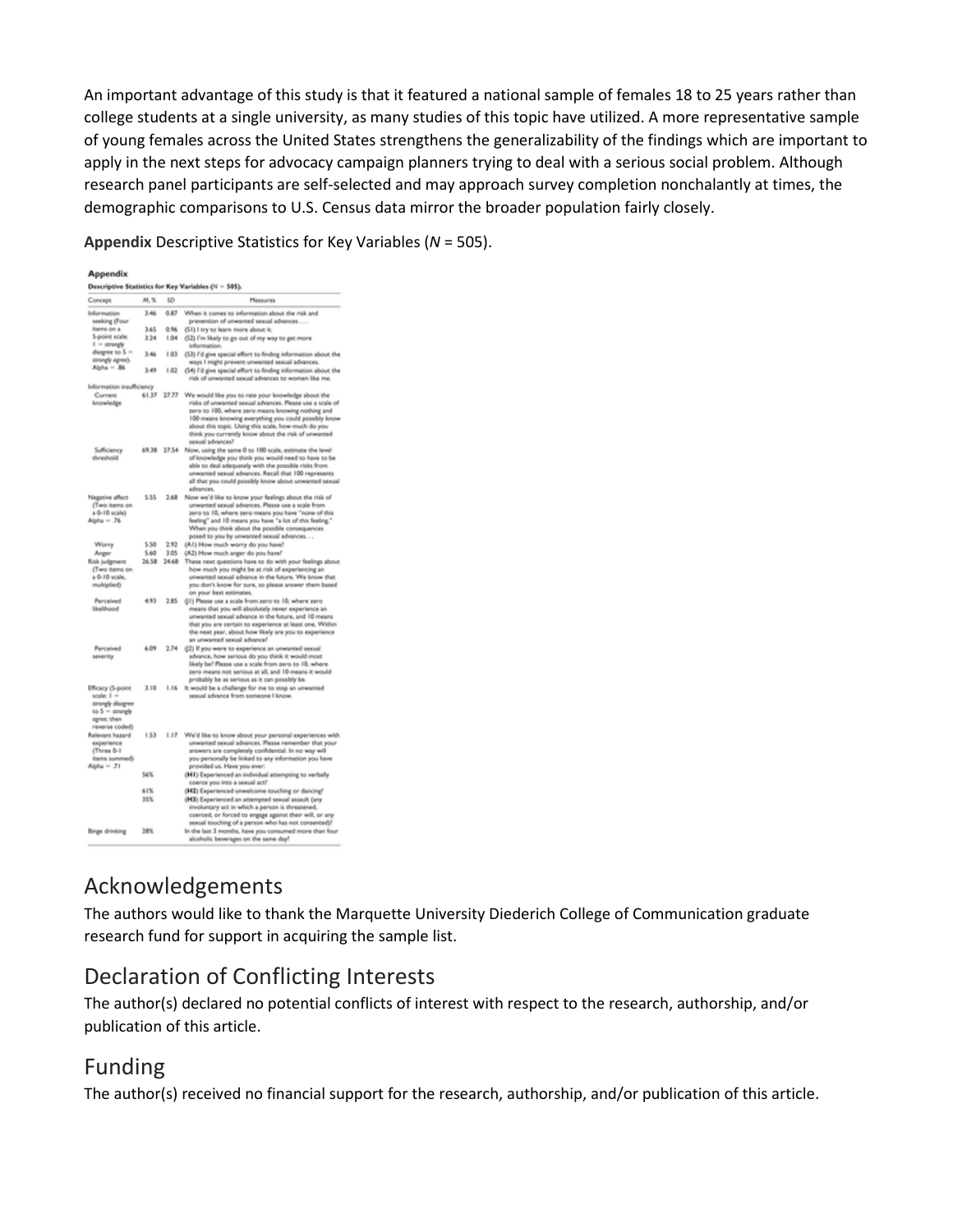# Notes

1. The full RISP model [\(Griffin, Dunwoody, & Neuwirth, 1999\)](https://journals.sagepub.com/doi/full/10.1177/1077699018801315) also combines [Eagly and Chaiken's \(1993\)H](https://journals.sagepub.com/doi/full/10.1177/1077699018801315)SM with [Ajzen's \(1985,](https://journals.sagepub.com/doi/full/10.1177/1077699018801315) [1991\)](https://journals.sagepub.com/doi/full/10.1177/1077699018801315) TPB. The RISP concept of informational subjective norms is an adaptation of TPB's concept of subjective norm (perceived social pressures to behave) as applied to information seeking and processing. RISP's concept of perceived information gathering capacity combines HSM's concept of capacity with TPB's concept of perceived behavioral control (e.g., efficacy, voluntariness) as applied to information seeking and processing. In addition, RISP employs TPB in its entirety in predicting behavioral intention and actual behaviors individuals take in response to a risk; based on HSM, systematic information processing is expected to ultimately affect the stability (e.g., habitual performance) of such behaviors over time.

2.Rather than use difference scores to represent information insufficiency, the analysis employs the strategy of regressed change (or difference) typically employed in tests of the RISP information insufficiency concept (e.g., [Dunwoody & Griffin, 2015;](https://journals.sagepub.com/doi/full/10.1177/1077699018801315) [Griffin, Neuwirth, Dunwoody, & Giese, 2004;](https://journals.sagepub.com/doi/full/10.1177/1077699018801315) [Griffin et al., 2008;](https://journals.sagepub.com/doi/full/10.1177/1077699018801315) also see [Cohen](https://journals.sagepub.com/doi/full/10.1177/1077699018801315)  & [Cohen, 1983\)](https://journals.sagepub.com/doi/full/10.1177/1077699018801315). This technique uses multiple regression to remove the variance in the threshold variable that is accounted for by current knowledge, as well as removing the covariance accounted for by current knowledge from variables predicting to information insufficiency and from it (in this analysis, information seeking and affective response). The residual variance in "threshold" represents information insufficiency. Thus, the paths from negative affect to current knowledge, and from current knowledge to risk information seeking, simply form the baseline for the paths to and from information sufficiency threshold and are of no conceptual consequence in this analysis. Thus, no hypotheses have been generated for those paths.

3.Traditionally, a nonsignificant chi-square indicated of a good model fit, and a significant chi-square a poor fit. However, as [Holbert and Grill \(2015\)](https://journals.sagepub.com/doi/full/10.1177/1077699018801315) caution, chi-square "should not be used in its pure form as an estimate of model fit" in large measure because it is "overly sensitive to mild differences between a proposed theoretical model and the data when sample sizes are even moderate in size (e.g., 200)" (p.298). To perform well, chisquare also requires multivariate normality, a high threshold in the social sciences, they note. Over the past several decades, in response to the shortcomings of chi-square, alternate goodness-of-fit statistics have been developed (e.g., RMSEA, CFI), one of the first being relative chi-square, dating to the 1970s [\(Byrne, 2016\)](https://journals.sagepub.com/doi/full/10.1177/1077699018801315).

4.Model fit improved, but not dramatically, by adding these two paths: RMSEA = .039 (.027-.051), PClose = .978,  $CFI = .978$ , SRMR = .042,  $\chi^2(64, N = 505) = 113.083, P \le .001$ ; relative chi-square = 1.77. Removing the two nonsignificant paths from affect made little difference in model fit.

# References

| Abbey, A. (2002). Alcohol-related sexual assault: A common problem among college students. Journal of Studies<br>on Alcohol, 14, 118-128. |
|-------------------------------------------------------------------------------------------------------------------------------------------|
| Abbey, A., Zawacki, T., Buck, P., Clinton, A., McAuslan, P. (2003). Alcohol and sexual assault. National Institute on                     |
| Alcohol Abuse and Alcoholism Newsletter, Retrieved                                                                                        |
| from https://pubs.niaaa.nih.gov/publications/arh25-1/43-51.htm                                                                            |
| Ajzen, I. (1985). From intentions to actions: A theory of planned behavior. In Kuhl, J., Beckmann, J. (Eds.), Action-                     |
| control: From cognition to behavior (pp. 11-39). Heidelberg, Germany: Springer.                                                           |
| Ajzen, I. (1991). The theory of planned behavior. Organizational Behavior and Human Decision Processes,                                   |
| 50, 179-211.                                                                                                                              |
| Bandura, A. (1977). Self-efficacy: Toward a unifying theory of behavioral change. Psychological Review, 84, 191-                          |
| 215.                                                                                                                                      |
| Bever, L., Ohlheiser, A. (2017, December 6). Time's person of the year: "The Silence Breakers" for speaking out                           |
| against sexual harassment. Time. Retrieved from https://www.washingtonpost.com/news/the-                                                  |
| intersect/wp/2017/12/06/times-person-of-the-year-the-silence-breakers-for-speaking-out-against-                                           |
| sexual-harassment/?utm_term=.59eff3a47dae                                                                                                 |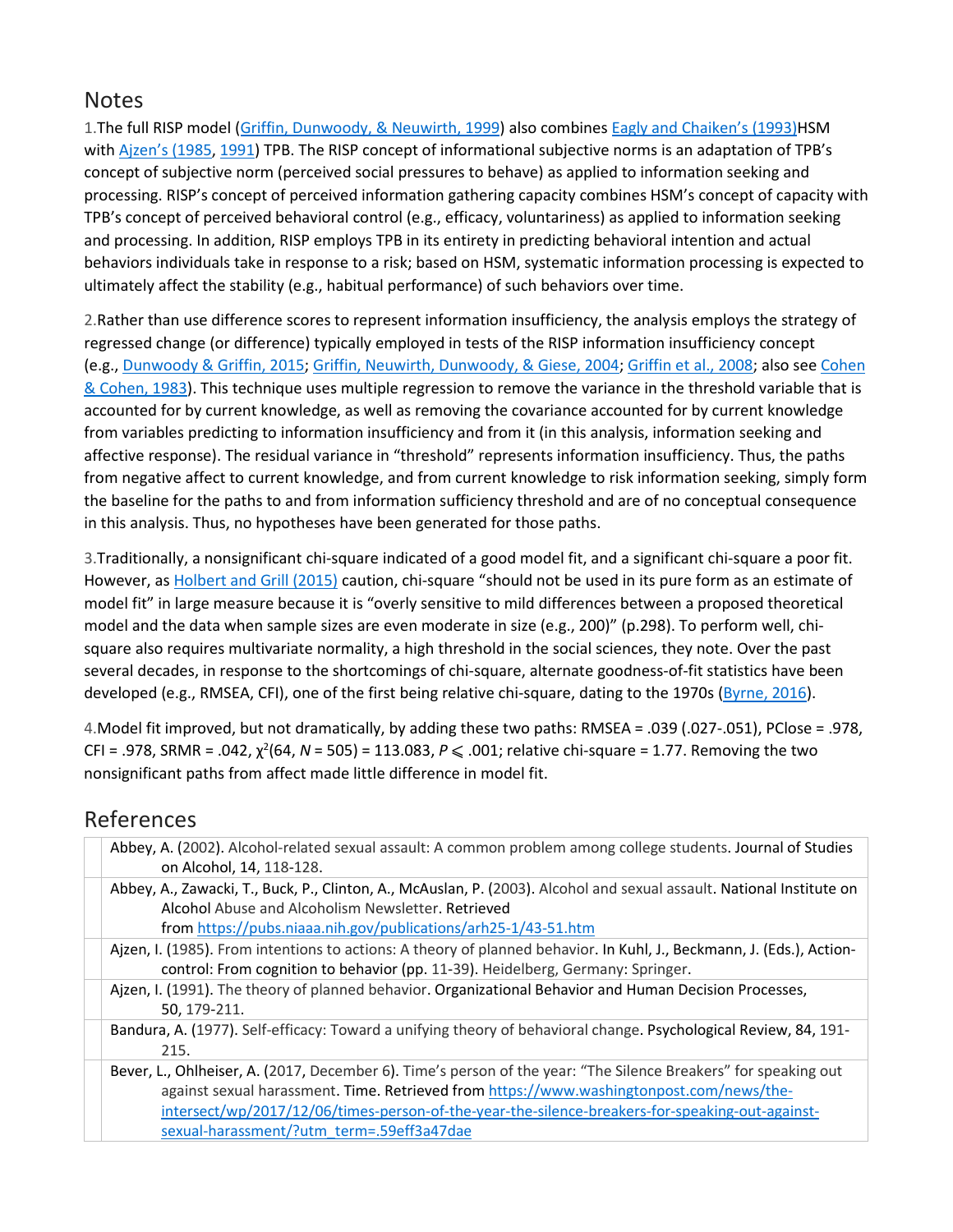| Byrne, B. M. (2016). Structural equation modeling with AMOS (3rd ed.). New York, NY: Routledge.                                                                                                              |
|--------------------------------------------------------------------------------------------------------------------------------------------------------------------------------------------------------------|
| Carmines, E. G., McIver, J. P. (1983). An introduction to the analysis of models with unobserved variables.                                                                                                  |
| Political Methodology, 9, 51-102.                                                                                                                                                                            |
| Cho, H., Boster, F. (2007, May). Effects of gain vs. loss framed antidrug ads on adolescents. Paper presented at                                                                                             |
| International Communication Association conference, San Francisco, CA.                                                                                                                                       |
| Cohen, J., Cohen, P. (1983). Applied multiple regression/correlation analysis for the behavioral sciences (2nd                                                                                               |
| ed.). Hillsdale, NJ: Lawrence Erlbaum.                                                                                                                                                                       |
| Dunn, J. R., Schweitzer, M. (2005). Feeling and believing: The effects of emotion on trust. Journal of Personality                                                                                           |
| and Social Psychology, 88, 736-748.                                                                                                                                                                          |
| Dunwoody, S., Griffin, R. J. (2015). Risk information seeking and processing model. In Cho, H., Reimer, T.,                                                                                                  |
| McComas, K. (Eds.), The SAGE handbook of risk communication (pp. 102-116). Thousand Oaks, CA: SAGE.                                                                                                          |
| Eagly, A. H., Chaiken, S. (1993). The psychology of attitudes. Sand Diego, CA: Brace.                                                                                                                        |
| Fischer, A. R. H., Frewer, L. J. (2009). Consumer familiarity with foods and the perception of risks and benefits.                                                                                           |
| Food Quality and Preference, 20, 576-585.                                                                                                                                                                    |
| Fishbein, M., Ajzen, I. (2010). Predicting and changing behavior: The reasoned action approach. New York,                                                                                                    |
| NY: Psychology Press.                                                                                                                                                                                        |
| Fishbein, M., Hall-Jamieson, K., Zimmer, E., vonHaeften, I., Nabi, R. (2002). Avoiding the boomerang: The need                                                                                               |
| for experimental tests of the relative effectiveness of anti-drug public service announcements prior to                                                                                                      |
| their use in a national campaign. American Journal of Public Health, 92, 238-245.                                                                                                                            |
| Fox, R., Krugman, D., Fletcher, J., Fischer, P. (1998). Adolescent attention to beer and cigarette print                                                                                                     |
| advertisements and associated product warnings. Journal of Advertising, 27(3), 57-68.                                                                                                                        |
| Frijda, N. H. (1986). The emotions. Cambridge, UK: Cambridge University Press.                                                                                                                               |
| Fung, T. K. F., Griffin, R. J., Dunwoody, S. (2018). Testing links among uncertainty, affect, and attitude toward a                                                                                          |
| health behavior. Science Communication, 40, 33-62.                                                                                                                                                           |
| Gidycz, C., McNamara, J., Edwards, K. (2006). Women's risk perception and sexual victimization: A review of the                                                                                              |
| literature. Aggression and Violent Behavior, 11, 441-456.                                                                                                                                                    |
| Gilligan, M. B., Kaysen, D., Desai, S., Lee, C. M. (2011). Alcohol-involved assault: Associations with post trauma                                                                                           |
| alcohol use, consequences, and expectancies. Addictive Behaviors, 36, 1076-1082.                                                                                                                             |
| Gray, E. (2014a, May 26). The crisis in higher education. Time, pp. 20-29.                                                                                                                                   |
| Griffin, R. J., Dunwoody, S., Neuwirth, K. (1999). Proposed model of the relationship of risk information seeking                                                                                            |
| and processing to the development of preventive behaviors. Environmental Research, 80, 230-245.                                                                                                              |
| Griffin, R. J., Dunwoody, S., Yang, Z. (2012). Linking risk messages to information seeking and processing. In                                                                                               |
| Salmon, C. (Ed.), Communication yearbook 36 (pp. 323-362). New York, NY: Routledge.                                                                                                                          |
| Griffin, R. J., Neuwirth, K., Dunwoody, S., Giese, J. (2004). Information sufficiency and risk communication. Media                                                                                          |
| Psychology, 6, 23-61.                                                                                                                                                                                        |
| Griffin, R. J., Neuwirth, K., Giese, J., Dunwoody, S. (2002). Linking the Heuristic-Systematic Model and depth of                                                                                            |
| processing. Communication Research, 29, 705-732.                                                                                                                                                             |
| Griffin, R. J., Yang, Z., Ter Huurne, E., Boerner, F., Ortiz, S., Dunwoody, S. (2008). After the flood: Anger,                                                                                               |
| attribution, and the seeking of information. Science Communication, 29, 285-315.                                                                                                                             |
| Hindmarch, I., Kerr, J., Sherwood, N. (1991). The effects of alcohol and other drugs on psychomotor performance                                                                                              |
| and cognitive function. Alcohol and Alcoholism, 26, 71-79.                                                                                                                                                   |
| Holbert, R. L., Grill, C. (2015). Clarifying and expanding the use of confirmatory factor analysis in journalism and<br>mass communication research. Journalism & Mass Communication Quarterly, 92, 292-319. |
|                                                                                                                                                                                                              |
| The Hunting Ground Box Office Receipts . (2016). Available from www.boxofficemojo.com<br>Hwang, Y., Jeong, S. (2016). Information insufficiency and information seeking: An experiment. Science              |
| Communication, 38, 679-698.                                                                                                                                                                                  |
| Jessop, D., Simmonds, L., Sparks, P. (2009). Motivational and behavioural consequences of self-affirmation                                                                                                   |
| interventions: A study of sunscreen use among women. Psychology & Health, 24, 529-544.                                                                                                                       |
| Kahlor, L. A. (2010). PRISM: A planned risk information-seeking model. Health Communication, 25, 345-356.                                                                                                    |
| Kahlor, L. A., Dunwoody, S., Griffin, R. J., Neuwirth, K. (2006). Seeking and processing information about                                                                                                   |
| impersonal risk. Science Communication, 28, 163-194.                                                                                                                                                         |
|                                                                                                                                                                                                              |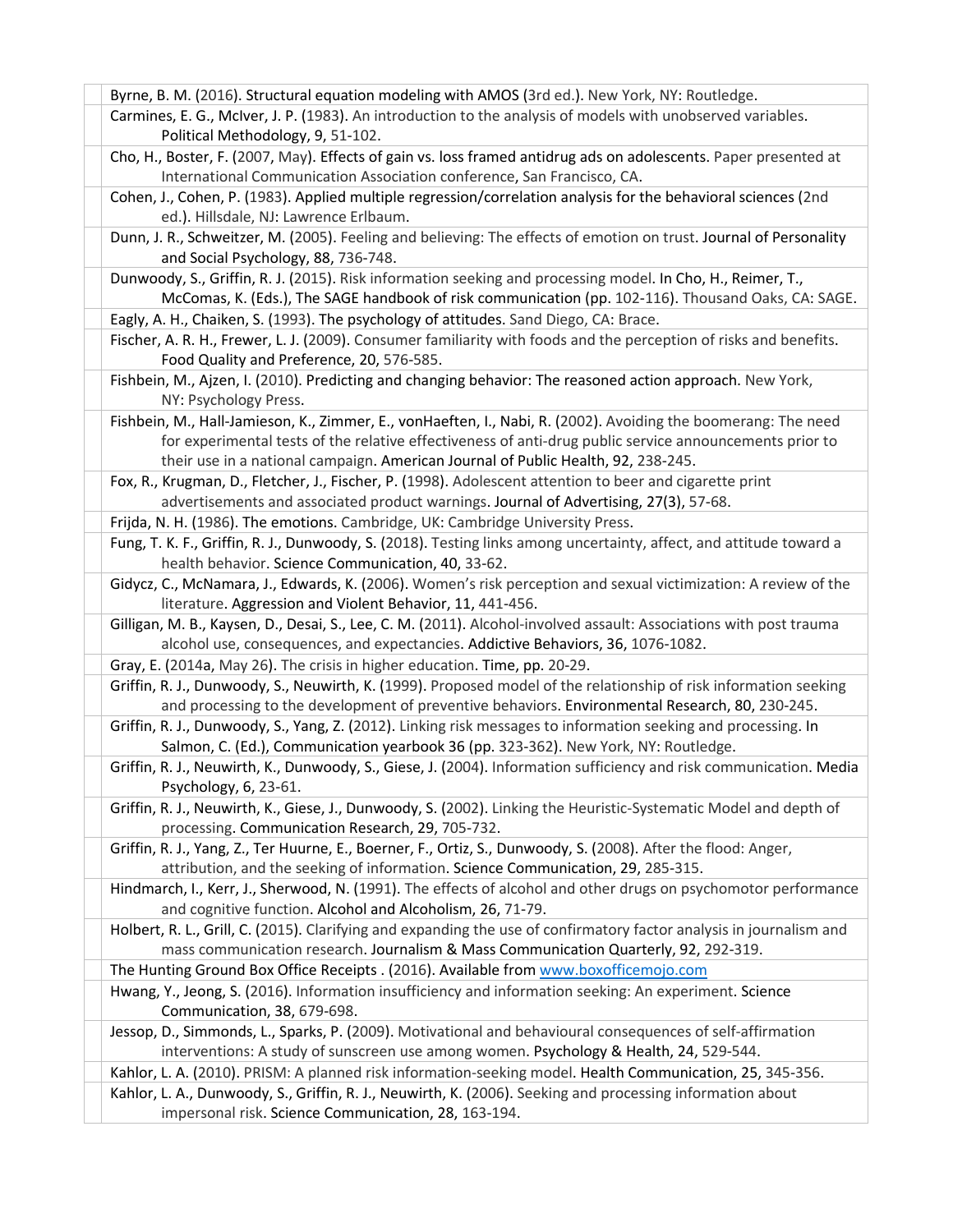| Kline, R. B. (2005). Principles and practice of structural equation modeling (2nd ed.). New York, NY: Guilford<br>Press.                                                                                                                                                                 |  |
|------------------------------------------------------------------------------------------------------------------------------------------------------------------------------------------------------------------------------------------------------------------------------------------|--|
| Koss, M. (1988). Hidden rape: Sexual aggression and victimization in a national sample of students in higher<br>education. In Burgess, A. (Ed.), Rape and sexual assault (Vol. 2, pp. 3-25). New York, NY: Garland.                                                                      |  |
| Koss, M., Abbey, A., Campbell, R., Cook, S., Norris, J., Testa, M., White, J. (2007). Revising the SES: A collaborative<br>process to improve the assessment of sexual aggression and victimization. Psychology of Women<br>Quarterly, 31, 357-370.                                      |  |
| Loehlin, J. C., Beaujean, A. A. (2017). Latent variable models: An introduction to factor, path, and structural<br>analysis (5th ed.). New York, NY: Routledge.                                                                                                                          |  |
| Lonsway, K., Banyard, V., Berkowitz, A., Gidycz, C., Katz, J., Koss, M., Edwards, D. (2009). Rape prevention and<br>risk reduction: Review of the research literature for practitioners. National Online Resource Center on<br>Violence Against Women. Available from https://VAWnet.org |  |
| Manyiwa, S., Brennan, R. (2012). Fear appeals in anti-smoking advertising: How important is self-<br>efficacy? Journal of Marketing Management, 28, 1419-1437.                                                                                                                           |  |
| Nasta, A., Shah, B., Brahmanandam, S., Richman, K., Wittels, K., Allsworth, J., Boardman, L. (2005). Sexual<br>victimization: Incidence, knowledge and resource use among a population of college women. Journal of<br>Pediatric & Adolescent Gynecology, 18, 91-96.                     |  |
| National Institute on Alcohol Abuse and Alcoholism . (2016). College drinking. Retrieved<br>from http://www.niaaa.nih.gov/alcohol-health/special-populations-co-occurring-disorders/college-<br>drinking                                                                                 |  |
| Nurius, P. (2000). Risk perception for acquaintance sexual aggression: A social-cognitive perspective. Aggression<br>and Violent Behavior, 51(1), 63-78.                                                                                                                                 |  |
| Peipins, L., McCarty, F., Hawkins, N., Rodriguez, J., Scholl, L., Leadbetter, S. (2015). Cognitive and affective<br>influences on perceived risk of ovarian cancer. Psycho-Oncology, 24, 279-286.                                                                                        |  |
| The relationship between alcohol and sexual assault on the college campus . (2013). Washington,<br>DC: EverFi.com. Retrieved<br>from https://www.nvcc.edu/support/ files/RelationshipBetween%20Alcohol%20and%20SexualAssault.p                                                           |  |
| df<br>Sandman, P. (1987, November). Risk communication: Facing public outrage. EPA Journal, 9, 21-22.                                                                                                                                                                                    |  |
| Schoof, R. (2014, July 10). Colleges ignore sex assault cases. Milwaukee Journal Sentinel, p. 6A.                                                                                                                                                                                        |  |
| Sheehan, B., Tsao, J., Pokrywczynski, J. (2012). Stop the music! How advertising can help stop college students<br>from downloading music illegally. Journal of Advertising Research, 52, 309-321.                                                                                       |  |
| Sinozich, S., Langton, L. (2014, December 11). Rape and sexual assault among college-age females, 1995-2013<br>(Bureau of Justice Report NCJ248471). Retrieved                                                                                                                           |  |
| from http://www.bjs.gov/index.cfm?ty=pbdetail&iid=5176                                                                                                                                                                                                                                   |  |
| Slovic, P. (1987). Perception of risk. Science, 36, 280-285.<br>Slovic, P. (2010). The feeling of risk. London, England: Earthscan.                                                                                                                                                      |  |
| Söchting, I., Fairbrother, N., Koch, W. J. (2004). Sexual assault of women: Prevention efforts and risk factors.<br>Violence Against Women, 10, 73-93.                                                                                                                                   |  |
| Sorenson, S., Stein, J., Siegel, J., Golding, J., Burnam, M. (1987). The prevalence of adult sexual assault: The Los<br>Angeles epidemiologic catchment area project. American Journal of Epidemiology, 126, 1154-1164.                                                                  |  |
| Steele, C., Josephs, R. (1990). Alcohol myopia: Its prized and dangerous effects. American Psychologist, 45, 921-<br>933.                                                                                                                                                                |  |
| Taylor, S., Chermack, S. (1993). Alcohol, drugs, and human physical aggression. Journal of Studies on Alcohol,<br>11, 78-88.                                                                                                                                                             |  |
| Ter Huurne, E., Griffin, R. J., Gutteling, J. (2009). Risk information seeking among U.S. and Dutch residents: An<br>application of the model of risk information seeking and processing. Science Communication, 31, 215-<br>237.                                                        |  |
| U.S. Census Bureau . (2014). Current Population Survey September 2014 [Data file and interviewer's manual].<br>Available from http://dataferrett.census.gov/                                                                                                                             |  |
| Walsh, J. F., Foshee, V. (1998). Self-efficacy, self-determination and victim blaming as predictors of adolescent<br>sexual victimization. Health Education Research, 13, 139-144.                                                                                                       |  |